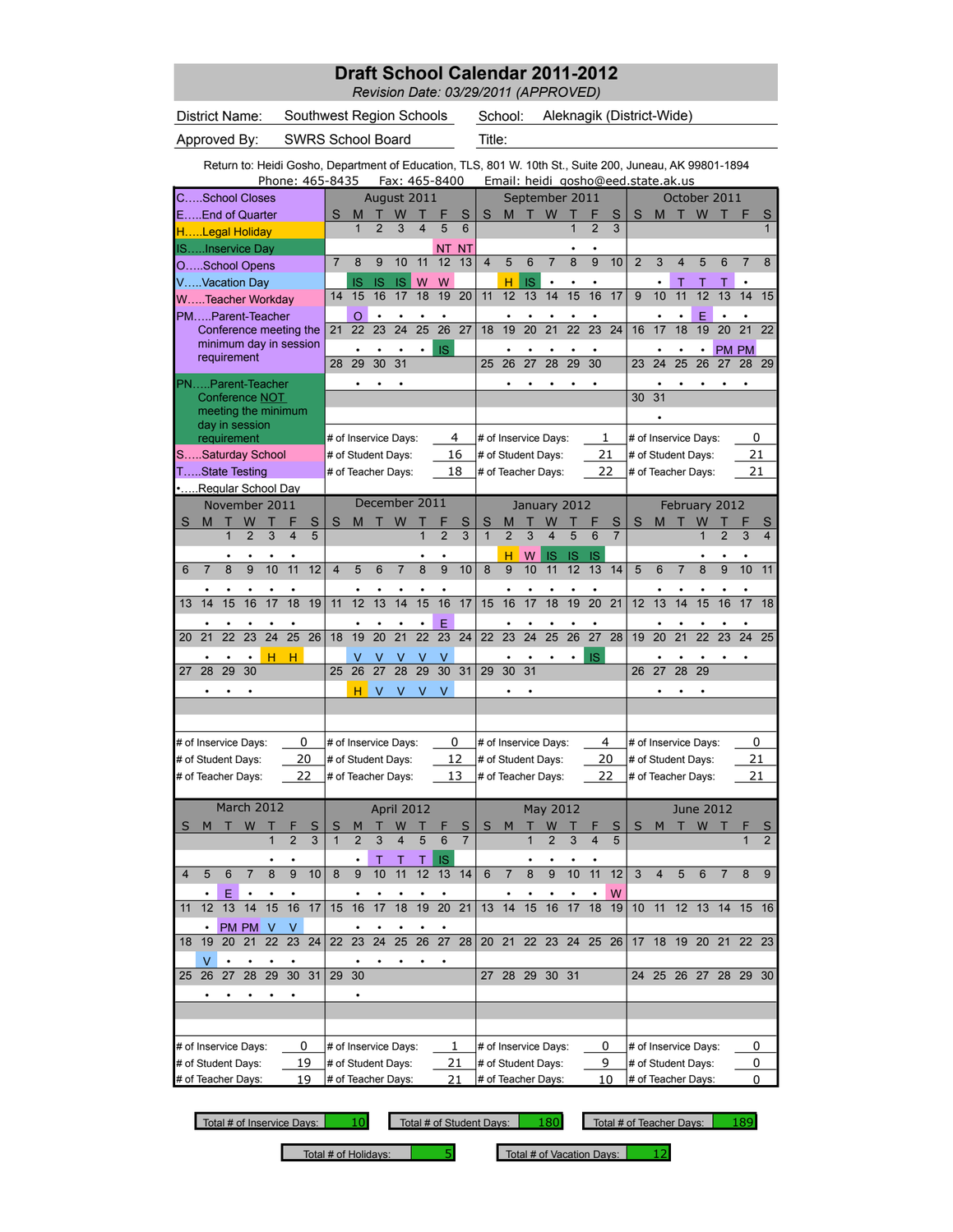*Revision Date: 04/27/2011 (APPROVED)*

|                           |                          | District Name:                                                                                          |                 |                                                                                                                            |                         |        | Southwest Region Schools |                     |                      |                |                |                 |                     |                         | School:                            |           |                         | <b>Clarks Point</b> |                 |                     |                    |                      |                |                    |                 |              |                     |
|---------------------------|--------------------------|---------------------------------------------------------------------------------------------------------|-----------------|----------------------------------------------------------------------------------------------------------------------------|-------------------------|--------|--------------------------|---------------------|----------------------|----------------|----------------|-----------------|---------------------|-------------------------|------------------------------------|-----------|-------------------------|---------------------|-----------------|---------------------|--------------------|----------------------|----------------|--------------------|-----------------|--------------|---------------------|
|                           |                          | Approved By:                                                                                            |                 |                                                                                                                            |                         |        | SWRS School Board        |                     |                      |                |                |                 |                     | Title:                  |                                    |           |                         |                     |                 |                     |                    |                      |                |                    |                 |              |                     |
|                           |                          | Return to: Heidi Gosho, Department of Education, TLS, 801 W. 10th St., Suite 200, Juneau, AK 99801-1894 |                 |                                                                                                                            |                         |        | Phone: 465-8435          |                     |                      |                |                | Fax: 465-8400   |                     |                         | Email: heidi_gosho@eed.state.ak.us |           |                         |                     |                 |                     |                    |                      |                |                    |                 |              |                     |
|                           |                          | CSchool Closes                                                                                          |                 |                                                                                                                            |                         |        |                          |                     | August 2011          |                |                |                 |                     |                         |                                    |           |                         | September 2011      |                 |                     |                    |                      |                | October 2011       |                 |              |                     |
|                           |                          | EEnd of Quarter<br>HLegal Holiday                                                                       |                 |                                                                                                                            |                         |        | S                        | M<br>$\mathbf{1}$   | $\overline{2}$       | W<br>3         | $\overline{4}$ | 5               | S<br>6              | S                       | M                                  | т         | W                       | 1                   | $\overline{2}$  | S<br>$\overline{3}$ | S                  | M                    |                | W                  |                 |              | S<br>$\mathbf{1}$   |
|                           |                          | ISInservice Day                                                                                         |                 |                                                                                                                            |                         |        |                          |                     |                      |                |                | NΤ              | ΝT                  |                         |                                    |           |                         |                     |                 |                     |                    |                      |                |                    |                 |              |                     |
|                           |                          | OSchool Opens                                                                                           |                 |                                                                                                                            |                         |        | $\overline{7}$           | 8                   | 9                    | 10             | 11             | 12              | 13                  | $\overline{\mathbf{4}}$ | 5                                  | 6         | 7                       | 8                   | 9               | 10                  | $\overline{2}$     | 3                    | 4              | 5                  | 6               | 7            | 8                   |
|                           |                          | VVacation Day                                                                                           |                 |                                                                                                                            |                         |        |                          | IS                  | IS                   | <b>IS</b>      | W              | W               |                     |                         | н                                  | <b>IS</b> |                         |                     |                 |                     |                    |                      | Т              | Т                  | Т               |              |                     |
|                           |                          | WTeacher Workday                                                                                        |                 |                                                                                                                            |                         |        | 14                       | 15                  | 16                   | 17             | 18             | 19              | 20                  | 11                      | 12                                 | 13        | 14                      | 15                  | 16              | 17                  | 9                  | 10                   | 11             | 12                 | 13              | 14           | 15                  |
|                           |                          | PMParent-Teacher                                                                                        |                 |                                                                                                                            |                         |        | 21                       | O<br>22             | 23                   | 24             | 25             | 26              | 27                  | 18                      |                                    | 20        | 21                      | 22                  | $\overline{23}$ | 24                  | 16                 |                      | 18             | E<br>19            | $\overline{20}$ | 21           | 22                  |
|                           |                          | Conference meeting the<br>minimum day in session                                                        |                 |                                                                                                                            |                         |        |                          |                     |                      |                |                |                 |                     |                         | 19                                 |           |                         |                     |                 |                     |                    | 17                   |                |                    |                 |              |                     |
|                           |                          | requirement                                                                                             |                 |                                                                                                                            |                         |        | 28                       | 29                  | ٠<br>30              | ٠<br>31        | ٠              | <b>IS</b>       |                     | 25                      | ٠<br>26                            | ٠<br>27   | ٠<br>28                 | ٠<br>29             | ٠<br>30         |                     | 23                 | ٠<br>24              | ٠<br>25        | $\bullet$<br>26    | 27              | PM PM<br>28  | 29                  |
|                           |                          | PNParent-Teacher                                                                                        |                 |                                                                                                                            |                         |        |                          |                     |                      |                |                |                 |                     |                         |                                    |           |                         |                     |                 |                     |                    |                      |                |                    |                 |              |                     |
|                           |                          | Conference NOT                                                                                          |                 |                                                                                                                            |                         |        |                          |                     |                      |                |                |                 |                     |                         |                                    |           |                         |                     |                 |                     | 30                 | 31                   |                |                    |                 |              |                     |
|                           |                          | meeting the minimum<br>day in session                                                                   |                 |                                                                                                                            |                         |        |                          |                     |                      |                |                |                 |                     |                         |                                    |           |                         |                     |                 |                     |                    |                      |                |                    |                 |              |                     |
|                           |                          | requirement                                                                                             |                 |                                                                                                                            |                         |        |                          |                     | # of Inservice Days: |                |                |                 | 4                   |                         | # of Inservice Days:               |           |                         |                     | 1               |                     |                    | # of Inservice Days: |                |                    |                 | 0            |                     |
|                           |                          | SSaturday School                                                                                        |                 |                                                                                                                            |                         |        |                          |                     | # of Student Days:   |                |                |                 | 16                  |                         | # of Student Days:                 |           |                         |                     | 21              |                     |                    | # of Student Days:   |                |                    |                 | 21           |                     |
|                           |                          |                                                                                                         |                 |                                                                                                                            |                         |        |                          |                     | # of Teacher Days:   |                |                |                 | 18                  |                         | # of Teacher Days:                 |           |                         |                     | 22              |                     |                    | # of Teacher Days:   |                |                    |                 | 21           |                     |
|                           |                          |                                                                                                         |                 |                                                                                                                            |                         |        |                          |                     | December 2011        |                |                |                 |                     |                         |                                    |           |                         |                     |                 |                     |                    |                      |                |                    |                 |              |                     |
| S                         | M                        | т                                                                                                       |                 |                                                                                                                            |                         | S      | S                        | M                   |                      | W              |                |                 | S                   | S                       | M                                  |           | W                       | January 2012        |                 | S                   | S                  | M                    |                | February 2012<br>W |                 |              | S                   |
|                           |                          | $\mathbf{1}$                                                                                            | $\overline{2}$  | 3                                                                                                                          | $\overline{\mathbf{4}}$ | 5      |                          |                     |                      |                | $\overline{1}$ | $\overline{2}$  | 3                   | $\overline{1}$          | $\overline{2}$                     | 3         | $\overline{\mathbf{4}}$ | 5                   | 6               | $\overline{7}$      |                    |                      |                | $\mathbf{1}$       | $\overline{2}$  | 3            | 4                   |
|                           |                          |                                                                                                         |                 |                                                                                                                            |                         |        |                          |                     |                      |                |                |                 |                     |                         | н                                  | W         | ٠                       |                     |                 |                     |                    |                      |                |                    |                 |              |                     |
| 6                         | $\overline{7}$           | 8                                                                                                       | 9               | TState Testing<br>Regular School Day<br>November 2011<br>W<br>10<br>11<br>18<br>16<br>17<br>24<br>25<br>23<br>н<br>н<br>30 |                         |        | $\overline{\mathbf{4}}$  | 5                   | 6                    | $\overline{7}$ | 8              | 9               | 10                  | 8                       | 9                                  | 10        | 11                      | 12                  | 13              | 14                  | 5                  | 6                    | $\overline{7}$ | 8                  | 9               | 10           | 11                  |
|                           |                          |                                                                                                         |                 |                                                                                                                            |                         |        |                          |                     |                      |                |                | $\bullet$       |                     |                         |                                    |           |                         |                     |                 |                     |                    |                      |                |                    |                 | IS           |                     |
| 13                        | 14                       | 15                                                                                                      |                 |                                                                                                                            |                         | 19     | 11                       | 12                  | 13                   | 14             | 15             | 16              | 17                  | 15                      | 16                                 | 17        | 18                      | 19                  | 20              | 21                  | 12                 | 13                   | 14             | 15                 | 16              | 17           | 18                  |
| 20                        | 21                       | 22                                                                                                      |                 |                                                                                                                            |                         | 26     | 18                       | 19                  | 20                   | 21             | 22             | E<br>23         | 24                  | 22                      | 23                                 | 24        | 25                      | 26                  | 27              | 28                  | 19                 | 20                   | 21             | 22                 | 23              | 24           | 25                  |
|                           |                          |                                                                                                         |                 |                                                                                                                            |                         |        |                          |                     |                      |                |                |                 |                     |                         |                                    |           |                         |                     |                 |                     |                    |                      |                |                    |                 | <b>IS</b>    |                     |
| 27                        | 28                       | 29                                                                                                      |                 |                                                                                                                            |                         |        | 25                       | 26                  | 27                   | v<br>28        | ۷<br>29        | ٧<br>30         | 31                  | 29                      | 30                                 | 31        |                         |                     | IS              |                     | 26                 | 27                   | 28             | 29                 |                 |              |                     |
|                           |                          |                                                                                                         |                 |                                                                                                                            |                         |        |                          | н                   | V                    | v              | V              | V               |                     |                         |                                    |           |                         |                     |                 |                     |                    |                      |                |                    |                 |              |                     |
|                           |                          |                                                                                                         |                 |                                                                                                                            |                         |        |                          |                     |                      |                |                |                 |                     |                         |                                    |           |                         |                     |                 |                     |                    |                      |                |                    |                 |              |                     |
|                           |                          | # of Inservice Days:                                                                                    |                 |                                                                                                                            |                         | 0      |                          |                     | # of Inservice Days: |                |                |                 | 0                   |                         | # of Inservice Days:               |           |                         |                     | 1               |                     |                    | # of Inservice Days: |                |                    |                 | 2            |                     |
|                           |                          | # of Student Days:                                                                                      |                 |                                                                                                                            |                         | 20     |                          |                     | # of Student Days:   |                |                |                 | 12                  |                         | # of Student Days:                 |           |                         |                     | 20              |                     |                    | # of Student Days:   |                |                    |                 | 21           |                     |
|                           |                          | # of Teacher Days:                                                                                      |                 |                                                                                                                            |                         | 22     |                          |                     | # of Teacher Days:   |                |                |                 | 13                  |                         | # of Teacher Days:                 |           |                         |                     | 22              |                     |                    | # of Teacher Days:   |                |                    |                 | 21           |                     |
|                           |                          |                                                                                                         |                 |                                                                                                                            |                         |        |                          |                     |                      |                |                |                 |                     |                         |                                    |           |                         |                     |                 |                     |                    |                      |                |                    |                 |              |                     |
|                           |                          | March 2012                                                                                              |                 |                                                                                                                            |                         |        |                          |                     |                      | April 2012     |                |                 |                     |                         |                                    |           | May 2012                |                     |                 |                     |                    |                      | Т              | <b>June 2012</b>   |                 |              |                     |
| S                         | м                        |                                                                                                         | W               | 1                                                                                                                          | $\overline{2}$          | S<br>3 | S<br>$\mathbf{1}$        | м<br>$\overline{2}$ | 3                    | W<br>4         | 5              | 6               | S<br>$\overline{7}$ | S                       | M                                  | 1         | W<br>$\overline{2}$     | 3                   | $\overline{4}$  | S<br>5              | S                  | M                    |                | W                  | т               | $\mathbf{1}$ | S<br>$\overline{2}$ |
|                           |                          |                                                                                                         |                 |                                                                                                                            |                         |        |                          |                     | Τ                    | Τ              | Τ              | IS              |                     |                         |                                    |           |                         |                     |                 |                     |                    |                      |                |                    |                 |              |                     |
| 4                         | 5                        | 6                                                                                                       | 7               | 8                                                                                                                          | 9                       | 10     | 8                        | 9                   | 10                   | 11             | 12             | 13              | 14                  | 6                       | $\overline{7}$                     | 8         | 9                       | 10                  | 11              | 12                  | 3                  | $\overline{4}$       | 5              | 6                  | 7               | 8            | 9                   |
|                           |                          | Ε                                                                                                       | V               | V                                                                                                                          | V                       |        |                          |                     |                      |                |                |                 |                     |                         |                                    |           |                         |                     |                 | W                   |                    |                      |                |                    |                 |              |                     |
| 11                        | 12                       | 13                                                                                                      | $\overline{14}$ | 15                                                                                                                         | 16                      | 17     | 15                       | 16                  | 17                   | 18             | 19             | $\overline{20}$ | $\overline{21}$     | 13                      | 14                                 | 15        | 16                      | 17                  | 18              | 19                  | 10 <sup>1</sup>    | 11                   |                | 12 13              | 14              | 15           | 16                  |
|                           | <b>IS</b>                |                                                                                                         | PM PM           | $\bullet$                                                                                                                  | 23                      |        |                          |                     |                      | 25             |                | 27              |                     |                         |                                    |           |                         |                     |                 |                     |                    |                      |                | 20 21              |                 |              |                     |
| 18                        | 19                       | 20                                                                                                      | 21              | 22                                                                                                                         |                         | 24     |                          | 22 23               | 24                   |                | 26             |                 | 28                  | 20 21                   |                                    |           |                         | 22 23 24 25 26      |                 |                     | 17                 | 18                   | 19             |                    |                 | 22 23        |                     |
| 25                        | 26                       | 27                                                                                                      | 28              | 29                                                                                                                         | 30                      | 31     | 29                       | 30                  |                      |                |                |                 |                     | 27                      | 28 29                              |           | 30 31                   |                     |                 |                     |                    | 24 25                |                | 26 27              | 28              | 29           | 30                  |
|                           |                          |                                                                                                         |                 |                                                                                                                            |                         |        |                          |                     |                      |                |                |                 |                     |                         |                                    |           |                         |                     |                 |                     |                    |                      |                |                    |                 |              |                     |
|                           |                          |                                                                                                         |                 |                                                                                                                            |                         |        |                          |                     |                      |                |                |                 |                     |                         |                                    |           |                         |                     |                 |                     |                    |                      |                |                    |                 |              |                     |
|                           |                          |                                                                                                         |                 |                                                                                                                            |                         |        |                          |                     |                      |                |                |                 |                     |                         |                                    |           |                         |                     |                 |                     |                    |                      |                |                    |                 |              |                     |
| 1<br># of Inservice Days: |                          |                                                                                                         |                 |                                                                                                                            |                         |        |                          |                     | # of Inservice Days: |                |                |                 | 1                   |                         | # of Inservice Days:               |           |                         |                     | 0               |                     |                    | # of Inservice Days: |                |                    |                 | 0            |                     |
|                           | 19<br># of Student Days: |                                                                                                         |                 |                                                                                                                            |                         |        |                          |                     | # of Student Days:   |                |                | 21              | 21                  |                         | # of Student Days:                 |           |                         |                     | 9<br>10         |                     |                    | # of Student Days:   |                |                    |                 | 0            |                     |
|                           | # of Teacher Days:<br>19 |                                                                                                         |                 |                                                                                                                            |                         |        |                          | # of Teacher Days:  |                      |                |                |                 |                     | # of Teacher Days:      |                                    |           |                         |                     |                 |                     | # of Teacher Days: |                      |                |                    | 0               |              |                     |

Total # of Inservice Days: 10 Total # of Student Days: 180 Total # of Teacher Days: 189

Total # of Holidays:  $\begin{array}{|l|c|c|c|c|c|}\n\hline\n\text{Total $\#$ of vacation Days} & \text{12}\n\end{array}$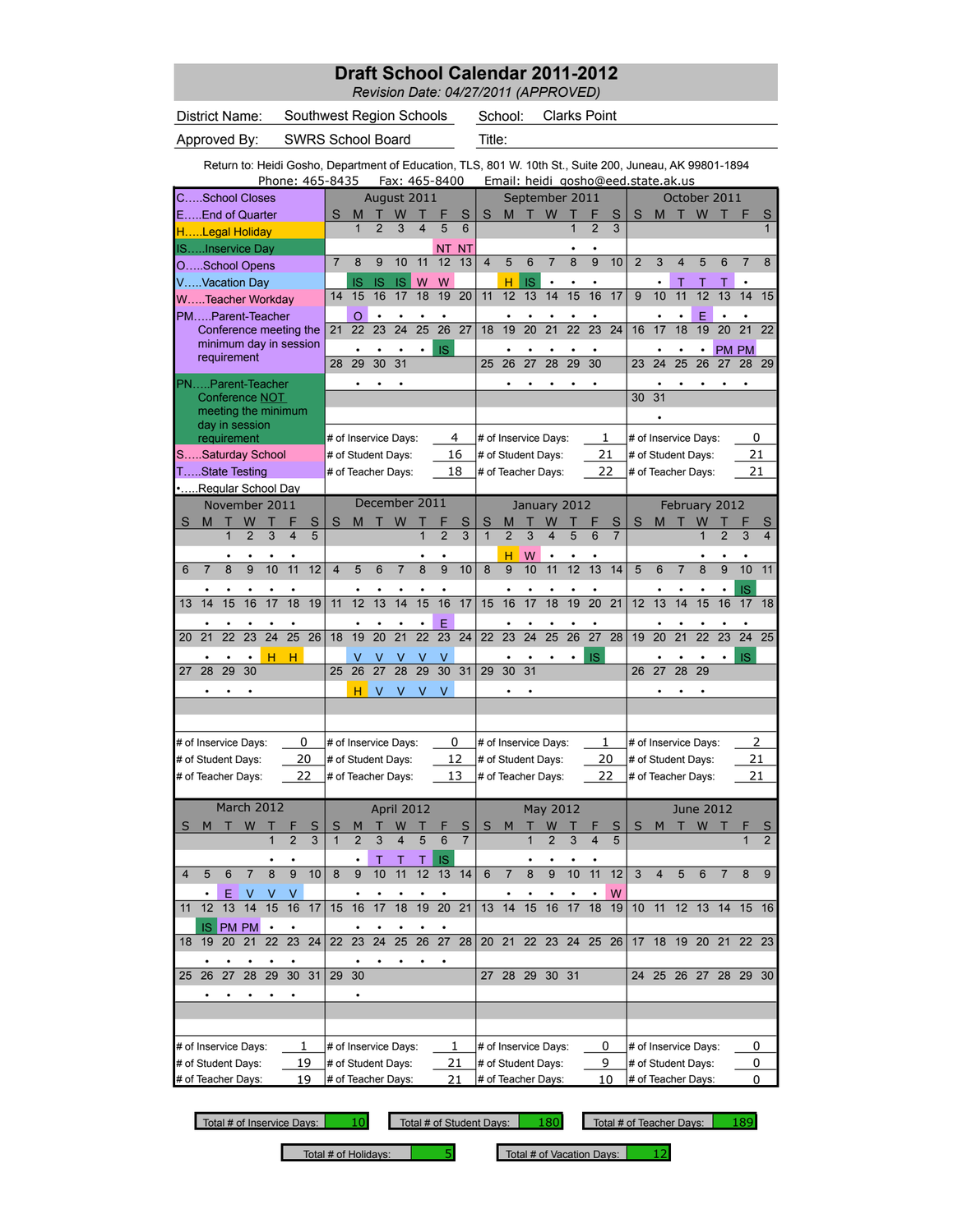*Revision Date: 03/29/2011 (APPROVED)*

|                |                          |                                                                                                         |                     |                 |                         |              |                          |                 |                |                      |                         |                 |                 |                     | REVISION DAIE. US/ZY/ZUTI (AFFROVED) |                 |                 |                 |                 |                     |                |    |                 |                      |                 |                                   |                     |
|----------------|--------------------------|---------------------------------------------------------------------------------------------------------|---------------------|-----------------|-------------------------|--------------|--------------------------|-----------------|----------------|----------------------|-------------------------|-----------------|-----------------|---------------------|--------------------------------------|-----------------|-----------------|-----------------|-----------------|---------------------|----------------|----|-----------------|----------------------|-----------------|-----------------------------------|---------------------|
|                |                          | District Name:                                                                                          |                     |                 |                         |              | Southwest Region Schools |                 |                |                      |                         |                 |                 |                     | School:                              |                 |                 |                 |                 |                     |                |    |                 |                      |                 | William "Sonny" Nelson (Ekwok) D\ |                     |
|                |                          | Approved By:                                                                                            |                     |                 |                         |              | <b>SWRS School Board</b> |                 |                |                      |                         |                 |                 | Title:              |                                      |                 |                 |                 |                 |                     |                |    |                 |                      |                 |                                   |                     |
|                |                          | Return to: Heidi Gosho, Department of Education, TLS, 801 W. 10th St., Suite 200, Juneau, AK 99801-1894 |                     |                 |                         |              |                          |                 |                |                      |                         |                 |                 |                     |                                      |                 |                 |                 |                 |                     |                |    |                 |                      |                 |                                   |                     |
|                |                          |                                                                                                         |                     |                 |                         |              | Phone: 465-8435          |                 |                | Fax: 465-8400        |                         |                 |                 |                     | Email: heidi gosho@eed.state.ak.us   |                 |                 |                 |                 |                     |                |    |                 |                      |                 |                                   |                     |
|                |                          | <b>C, School Closes</b>                                                                                 |                     |                 |                         |              |                          |                 |                | August 2011          |                         |                 |                 |                     |                                      |                 | September 2011  |                 |                 |                     |                |    |                 | October 2011         |                 |                                   |                     |
|                |                          | EEnd of Quarter                                                                                         |                     |                 |                         |              | S                        | M               |                | W                    |                         |                 | S               | S                   | M                                    |                 | W               |                 |                 | S                   | S              | M  |                 | W                    | т               |                                   | S                   |
|                |                          | HLegal Holiday                                                                                          |                     |                 |                         |              |                          | $\overline{1}$  | $\overline{2}$ | $\overline{3}$       | $\overline{\mathbf{4}}$ | 5               | 6               |                     |                                      |                 |                 | $\overline{1}$  | $\overline{2}$  | 3                   |                |    |                 |                      |                 |                                   | 1                   |
|                |                          | ISInservice Day                                                                                         |                     |                 |                         |              |                          |                 |                |                      |                         | NΤ              | NT.             |                     |                                      |                 |                 |                 |                 |                     |                |    |                 |                      |                 |                                   |                     |
|                |                          | OSchool Opens                                                                                           |                     |                 |                         |              | $\overline{7}$           | 8               | 9              | 10                   | 11                      | 12              | 13              | $\overline{4}$      | 5                                    | 6               | $\overline{7}$  | 8               | 9               | 10                  | $\overline{2}$ | 3  | 4               | 5                    | 6               | 7                                 | 8                   |
|                |                          | VVacation Day                                                                                           |                     |                 |                         |              |                          | IS              | IS             | <b>IS</b>            | W                       | W               |                 |                     | н                                    | IS              | $\bullet$       | $\bullet$       | $\bullet$       |                     |                |    | Т               |                      | Т               | $\bullet$                         |                     |
|                |                          | WTeacher Workday                                                                                        |                     |                 |                         |              | 14                       | 15              | 16             | 17                   | 18                      | 19              | 20              | 11                  | 12                                   | 13              | 14              | 15              | 16              | 17                  | 9              | 10 | 11              | 12                   | 13              | 14                                | 15                  |
|                |                          | PMParent-Teacher                                                                                        |                     |                 |                         |              |                          | O<br>22         |                | 24                   |                         |                 | 27              |                     |                                      |                 |                 | 22              |                 |                     |                |    |                 | E                    |                 | 21                                | 22                  |
|                |                          | Conference meeting the<br>minimum day in session                                                        |                     |                 |                         |              | 21                       |                 | 23             |                      | 25                      | 26              |                 | 18                  | 19                                   | 20              | 21              |                 | 23              | 24                  | 16             | 17 | 18              | 19                   | 20              |                                   |                     |
|                |                          | requirement                                                                                             |                     |                 |                         |              | 28                       | 29              | 30             | 31                   | ٠                       | <b>IS</b>       |                 | 25                  | 26                                   | 27              | 28              | 29              | 30              |                     | 23             | 24 | 25              | 26                   | <b>PM</b><br>27 | <b>PM</b><br>28                   | 29                  |
|                |                          |                                                                                                         |                     |                 |                         |              |                          |                 |                |                      |                         |                 |                 |                     |                                      |                 |                 |                 |                 |                     |                |    |                 |                      |                 |                                   |                     |
|                |                          | PNParent-Teacher<br>Conference NOT                                                                      |                     |                 |                         |              |                          |                 |                |                      |                         |                 |                 |                     |                                      |                 |                 |                 |                 |                     | 30             | 31 |                 |                      |                 |                                   |                     |
|                |                          | meeting the minimum                                                                                     |                     |                 |                         |              |                          |                 |                |                      |                         |                 |                 |                     |                                      |                 |                 |                 |                 |                     |                |    |                 |                      |                 |                                   |                     |
|                |                          | day in session                                                                                          |                     |                 |                         |              |                          |                 |                |                      |                         |                 |                 |                     |                                      |                 |                 |                 |                 |                     |                |    |                 |                      |                 |                                   |                     |
|                |                          | requirement                                                                                             |                     |                 |                         |              |                          |                 |                | # of Inservice Days: |                         |                 | 4               |                     | # of Inservice Days:                 |                 |                 |                 | 1               |                     |                |    |                 | # of Inservice Days: |                 | 0                                 |                     |
|                |                          | SSaturday School                                                                                        |                     |                 |                         |              |                          |                 |                | # of Student Days:   |                         |                 | 16              |                     | # of Student Days:                   |                 |                 |                 | 21              |                     |                |    |                 | # of Student Days:   |                 | 21                                |                     |
|                |                          | TState Testing                                                                                          |                     |                 |                         |              |                          |                 |                | # of Teacher Days:   |                         |                 | 18              |                     | # of Teacher Days:                   |                 |                 |                 | 22              |                     |                |    |                 | # of Teacher Days:   |                 | 21                                |                     |
|                |                          | Regular School Day                                                                                      |                     |                 |                         |              |                          |                 |                |                      |                         |                 |                 |                     |                                      |                 |                 |                 |                 |                     |                |    |                 |                      |                 |                                   |                     |
|                |                          | November 2011                                                                                           |                     |                 |                         |              |                          |                 |                | December 2011        |                         |                 |                 |                     |                                      |                 | January 2012    |                 |                 |                     |                |    |                 | February 2012        |                 |                                   |                     |
| S              | M                        | 1                                                                                                       | W<br>$\overline{2}$ | 3               | $\overline{\mathbf{4}}$ | S<br>5       | S                        | M               |                | W                    | $\overline{1}$          | $\overline{2}$  | S<br>3          | S<br>$\overline{1}$ | М<br>$\overline{2}$                  | 3               | $\overline{4}$  | 5               | 6               | S<br>$\overline{7}$ | S              | M  |                 | W<br>$\mathbf{1}$    | $\overline{2}$  | 3                                 | S<br>$\overline{4}$ |
|                |                          |                                                                                                         |                     |                 |                         |              |                          |                 |                |                      |                         |                 |                 |                     |                                      |                 |                 |                 |                 |                     |                |    |                 |                      |                 |                                   |                     |
| 6              | $\overline{7}$           | 8                                                                                                       | 9                   | 10              | 11                      | 12           | $\overline{4}$           | 5               | 6              | 7                    | 8                       | 9               | 10              | 8                   | н<br>9                               | W<br>10         | IS<br>11        | IS<br>12        | IS<br>13        | 14                  | 5              | 6  | $\overline{7}$  | 8                    | 9               | 10                                | 11                  |
|                |                          |                                                                                                         |                     |                 |                         |              |                          |                 |                |                      |                         |                 |                 |                     |                                      |                 |                 |                 |                 |                     |                |    |                 |                      |                 |                                   |                     |
| 13             | 14                       | 15                                                                                                      | 16                  | 17              | 18                      | 19           | 11                       | 12              | 13             | 14                   | $\overline{15}$         | $\overline{16}$ | 17              | 15                  | 16                                   | 17              | 18              | $\overline{19}$ | $\overline{20}$ | 21                  | 12             | 13 | 14              | $\overline{15}$      | 16              | $\overline{17}$                   | 18                  |
|                |                          |                                                                                                         |                     |                 |                         |              |                          |                 |                |                      |                         |                 |                 |                     |                                      |                 |                 |                 |                 |                     |                |    |                 |                      |                 |                                   |                     |
| 20             | 21                       | $\overline{22}$                                                                                         | $\overline{23}$     | $\overline{24}$ | $\overline{25}$         | 26           | 18                       | $\overline{19}$ | 20             | $\overline{21}$      | $\overline{22}$         | E<br>23         | 24              | 22                  | $\overline{23}$                      | $\overline{24}$ | $\overline{25}$ | $\overline{26}$ | $\overline{27}$ | $\overline{28}$     | 19             | 20 | $\overline{21}$ | $\overline{22}$      | 23              | 24                                | 25                  |
|                |                          |                                                                                                         |                     |                 |                         |              |                          |                 |                |                      |                         |                 |                 |                     |                                      |                 |                 |                 |                 |                     |                |    |                 |                      |                 |                                   |                     |
| 27             | 28                       | 29                                                                                                      | ٠<br>30             | н               | н                       |              | 25                       | 26              | 27             | V<br>28              | V<br>29                 | ٧<br>30         | 31              | 29                  | ٠<br>30                              | 31              |                 |                 | IS              |                     | 26             | 27 | 28              | 29                   |                 |                                   |                     |
|                |                          |                                                                                                         |                     |                 |                         |              |                          | н               | V              | ٧                    | ٧                       | V               |                 |                     |                                      |                 |                 |                 |                 |                     |                |    |                 |                      |                 |                                   |                     |
|                |                          |                                                                                                         |                     |                 |                         |              |                          |                 |                |                      |                         |                 |                 |                     |                                      |                 |                 |                 |                 |                     |                |    |                 |                      |                 |                                   |                     |
|                |                          |                                                                                                         |                     |                 |                         |              |                          |                 |                |                      |                         |                 |                 |                     |                                      |                 |                 |                 |                 |                     |                |    |                 |                      |                 |                                   |                     |
|                |                          | # of Inservice Days:                                                                                    |                     |                 |                         | 0            |                          |                 |                | # of Inservice Days: |                         |                 | 0               |                     | # of Inservice Days:                 |                 |                 |                 | 4               |                     |                |    |                 | # of Inservice Days: |                 | 0                                 |                     |
|                |                          | # of Student Days:                                                                                      |                     |                 |                         | 20           |                          |                 |                | # of Student Days:   |                         |                 | 12              |                     | # of Student Days:                   |                 |                 |                 | 20              |                     |                |    |                 | # of Student Days:   |                 | 21                                |                     |
|                |                          | # of Teacher Days:                                                                                      |                     |                 |                         | 22           |                          |                 |                | # of Teacher Days:   |                         |                 | 13              |                     | # of Teacher Days:                   |                 |                 |                 | 22              |                     |                |    |                 | # of Teacher Days:   |                 | 21                                |                     |
|                |                          |                                                                                                         |                     |                 |                         |              |                          |                 |                |                      |                         |                 |                 |                     |                                      |                 |                 |                 |                 |                     |                |    |                 |                      |                 |                                   |                     |
|                |                          | March 2012                                                                                              |                     |                 |                         |              |                          |                 |                | April 2012           |                         |                 |                 |                     |                                      |                 | May 2012        |                 |                 |                     |                |    |                 | <b>June 2012</b>     |                 |                                   |                     |
| S              | M                        | т                                                                                                       | W                   | Т               |                         | $\mathsf{s}$ | S                        | M               | т              | W                    | т                       |                 | S               | S                   | M                                    | т               | W               | Т               |                 | S                   | S              | M  |                 | T W T                |                 | F                                 | S                   |
|                |                          |                                                                                                         |                     | 1               | $\overline{2}$          | 3            | $\mathbf{1}$             | $\overline{2}$  | 3              | 4                    | 5                       | 6               | $\overline{7}$  |                     |                                      |                 | $\overline{2}$  | 3               | $\overline{4}$  | 5                   |                |    |                 |                      |                 | 1                                 | $\overline{2}$      |
|                |                          |                                                                                                         |                     |                 |                         |              |                          |                 | T              | T                    | T                       | IS              |                 |                     |                                      |                 |                 |                 |                 |                     |                |    |                 |                      |                 |                                   |                     |
| $\overline{4}$ | 5                        | 6                                                                                                       | $\overline{7}$      | $\overline{8}$  | $\overline{9}$          | 10           | 8                        | $\overline{9}$  | 10             | 11                   | 12                      | 13              | 14              | 6                   | $\overline{7}$                       | 8               | $\overline{9}$  | 10              | 11              | 12                  | 3              | 4  | 5               | 6                    | $\overline{7}$  | 8                                 | 9                   |
|                |                          | Ε                                                                                                       |                     |                 |                         |              |                          |                 |                |                      |                         |                 |                 |                     |                                      |                 |                 |                 |                 | W                   |                |    |                 |                      |                 |                                   |                     |
| 11             | 12                       | 13                                                                                                      | 14                  | 15              | 16                      | 17           | 15                       | 16              | 17             | 18                   | 19                      | 20              | $\overline{21}$ | 13                  | 14                                   | 15              | 16              | 17              | 18              | 19                  | 10             | 11 | 12 <sup>7</sup> | 13                   | 14              | 15 16                             |                     |
|                | $\bullet$                |                                                                                                         | PM PM V             |                 | V                       |              |                          |                 |                | ٠                    |                         | $\bullet$       |                 |                     |                                      |                 |                 |                 |                 |                     |                |    |                 |                      |                 |                                   |                     |
| 18             | 19                       | 20                                                                                                      | 21                  | 22              | 23                      | 24           | 22                       | $\overline{23}$ | 24             | 25                   | 26                      | 27              | 28              | 20 <sub>2</sub>     | 21                                   |                 |                 |                 | 22 23 24 25 26  |                     | 17             |    |                 | 18 19 20 21          |                 | 22 23                             |                     |
|                | V                        |                                                                                                         |                     |                 |                         |              |                          |                 |                |                      |                         |                 |                 |                     |                                      |                 |                 |                 |                 |                     |                |    |                 |                      |                 |                                   |                     |
| 25             | 26                       | 27                                                                                                      | $\overline{28}$     | 29              | 30                      | 31           | 29                       | 30              |                |                      |                         |                 |                 | 27                  | 28 29                                |                 | 30 31           |                 |                 |                     | 24             | 25 |                 | 26 27                | 28              | 29                                | 30                  |
|                |                          |                                                                                                         |                     |                 |                         |              |                          | $\bullet$       |                |                      |                         |                 |                 |                     |                                      |                 |                 |                 |                 |                     |                |    |                 |                      |                 |                                   |                     |
|                |                          |                                                                                                         |                     |                 |                         |              |                          |                 |                |                      |                         |                 |                 |                     |                                      |                 |                 |                 |                 |                     |                |    |                 |                      |                 |                                   |                     |
|                |                          |                                                                                                         |                     |                 |                         |              |                          |                 |                |                      |                         |                 |                 |                     |                                      |                 |                 |                 |                 |                     |                |    |                 |                      |                 |                                   |                     |
|                |                          | # of Inservice Days:                                                                                    |                     |                 |                         | 0            |                          |                 |                | # of Inservice Days: |                         |                 | 1               |                     | # of Inservice Days:                 |                 |                 |                 | 0               |                     |                |    |                 | # of Inservice Days: |                 | 0                                 |                     |
|                | 19<br># of Student Days: |                                                                                                         |                     |                 |                         |              |                          |                 |                | # of Student Days:   |                         |                 | 21              |                     | # of Student Days:                   |                 |                 |                 | 9               |                     |                |    |                 | # of Student Days:   |                 | 0                                 |                     |
|                | 19<br># of Teacher Days: |                                                                                                         |                     |                 |                         |              |                          |                 |                | # of Teacher Days:   |                         |                 | 21              |                     | # of Teacher Days:                   |                 |                 |                 | 10              |                     |                |    |                 | # of Teacher Days:   |                 | 0                                 |                     |

L

Total # of Inservice Days: 10 Total # of Student Days: 180 Total # of Teacher Days: 189

Total # of Holidays:  $\begin{array}{|l|l|} \hline \rule{0.2cm}{1.1ex} \rule{0.2cm}{1.1ex} \end{array}$  Total # of Vacation Days:  $\begin{array}{|l|} \rule{0.2cm}{1.1ex} \rule{0.2cm}{1.1ex} \end{array}$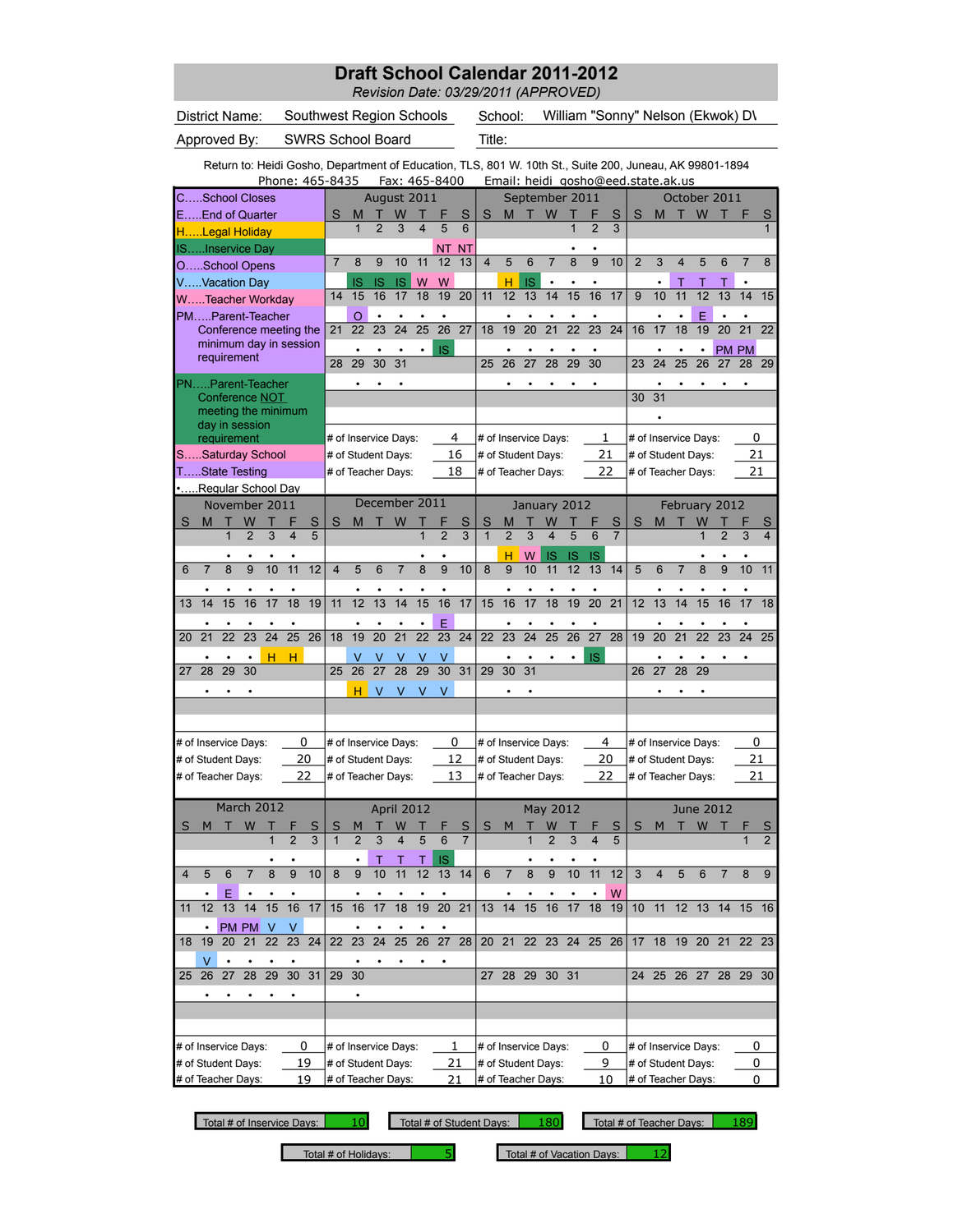*Revision Date: 03/29/2011 (APPROVED)*

|                |                                                       | District Name:                             |                     |                 |                         |        | Southwest Region Schools                                                                                                   |                |                      |                     |                     |                          |                     |                   | School:                                  |                 | Koliganek           |                 |                         |        |                |                                          |                 |                  |                |                 |                     |
|----------------|-------------------------------------------------------|--------------------------------------------|---------------------|-----------------|-------------------------|--------|----------------------------------------------------------------------------------------------------------------------------|----------------|----------------------|---------------------|---------------------|--------------------------|---------------------|-------------------|------------------------------------------|-----------------|---------------------|-----------------|-------------------------|--------|----------------|------------------------------------------|-----------------|------------------|----------------|-----------------|---------------------|
|                |                                                       | Approved By:                               |                     |                 |                         |        | <b>SWRS School Board</b>                                                                                                   |                |                      |                     |                     |                          |                     | Title:            |                                          |                 |                     |                 |                         |        |                |                                          |                 |                  |                |                 |                     |
|                |                                                       |                                            |                     |                 |                         |        |                                                                                                                            |                |                      |                     |                     |                          |                     |                   |                                          |                 |                     |                 |                         |        |                |                                          |                 |                  |                |                 |                     |
|                |                                                       |                                            |                     |                 |                         |        | Return to: Heidi Gosho, Department of Education, TLS, 801 W. 10th St., Suite 200, Juneau, AK 99801-1894<br>Phone: 465-8435 |                |                      |                     |                     | Fax: 465-8400            |                     |                   | Email: heidi_gosho@eed.state.ak.us       |                 |                     |                 |                         |        |                |                                          |                 |                  |                |                 |                     |
|                |                                                       | CSchool Closes                             |                     |                 |                         |        |                                                                                                                            |                | August 2011          |                     |                     |                          |                     |                   |                                          |                 | September 2011      |                 |                         |        |                |                                          |                 | October 2011     |                |                 |                     |
|                |                                                       | EEnd of Quarter                            |                     |                 |                         |        | S                                                                                                                          | M              | т                    | W                   | Т                   | F                        | S                   | S                 | M                                        | т               | W                   | Т               | F                       | S      | S              | M                                        | $\mathsf{T}$    | W                | т              | F               | S                   |
|                |                                                       | HLegal Holiday                             |                     |                 |                         |        |                                                                                                                            | $\mathbf{1}$   | $\overline{2}$       | 3                   | 4                   | 5                        | 6                   |                   |                                          |                 |                     | 1               | $\overline{2}$          | 3      |                |                                          |                 |                  |                |                 |                     |
|                |                                                       | ISInservice Day                            |                     |                 |                         |        |                                                                                                                            |                |                      |                     |                     | ΝT                       | <b>NT</b>           |                   |                                          |                 |                     |                 |                         |        |                |                                          |                 |                  |                |                 |                     |
|                |                                                       | OSchool Opens                              |                     |                 |                         |        | $\overline{7}$                                                                                                             | 8              | 9                    | 10                  | 11                  | 12                       | 13                  | $\overline{4}$    | 5                                        | 6               | $\overline{7}$      | 8               | 9                       | 10     | $\overline{2}$ | 3                                        | 4               | 5                | 6              | $\overline{7}$  | 8                   |
|                |                                                       | VVacation Day                              |                     |                 |                         |        | 14                                                                                                                         | IS<br>15       | IS<br>16             | IS<br>17            | W<br>18             | W<br>19                  | 20                  |                   | н<br>12                                  | IS<br>13        | $\bullet$<br>14     | 15              | 16                      | 17     | 9              | 10                                       | Т<br>11         | Т<br>12          | 13             | $\bullet$<br>14 | 15                  |
|                |                                                       | WTeacher Workday                           |                     |                 |                         |        |                                                                                                                            |                |                      |                     |                     |                          |                     | 11                |                                          |                 |                     |                 |                         |        |                |                                          |                 |                  |                |                 |                     |
|                |                                                       | PMParent-Teacher<br>Conference meeting the |                     |                 |                         |        | 21                                                                                                                         | O<br>22        | 23                   | 24                  | 25                  | 26                       | $\overline{27}$     | 18                | 19                                       | 20              | 21                  | 22              | 23                      | 24     | 16             | 17                                       | 18              | E<br>19          | 20             | 21              | 22                  |
|                |                                                       | minimum day in session                     |                     |                 |                         |        |                                                                                                                            |                |                      |                     |                     | <b>IS</b>                |                     |                   |                                          |                 |                     |                 |                         |        |                |                                          |                 |                  |                | <b>PM PM</b>    |                     |
|                |                                                       | requirement                                |                     |                 |                         |        | 28                                                                                                                         | 29             | 30                   | 31                  |                     |                          |                     | 25                | 26                                       | 27              | 28                  | 29              | 30                      |        | 23             | 24                                       | 25              | 26               | 27             | 28              | 29                  |
|                |                                                       | PNParent-Teacher                           |                     |                 |                         |        |                                                                                                                            |                |                      |                     |                     |                          |                     |                   |                                          |                 |                     |                 |                         |        |                |                                          |                 |                  |                |                 |                     |
|                |                                                       | Conference NOT                             |                     |                 |                         |        |                                                                                                                            |                |                      |                     |                     |                          |                     |                   |                                          |                 |                     |                 |                         |        | 30             | 31                                       |                 |                  |                |                 |                     |
|                |                                                       | meeting the minimum<br>day in session      |                     |                 |                         |        |                                                                                                                            |                |                      |                     |                     |                          |                     |                   |                                          |                 |                     |                 |                         |        |                |                                          |                 |                  |                |                 |                     |
|                |                                                       | requirement                                |                     |                 |                         |        |                                                                                                                            |                | # of Inservice Days: |                     |                     | 4                        |                     |                   | # of Inservice Days:                     |                 |                     |                 | 1                       |        |                | # of Inservice Days:                     |                 |                  |                | 0               |                     |
|                |                                                       | SSaturday School                           |                     |                 |                         |        | # of Student Days:                                                                                                         |                |                      |                     |                     |                          | 16                  |                   | # of Student Days:                       |                 |                     |                 | 21                      |        |                | # of Student Days:                       |                 |                  |                | 21              |                     |
|                |                                                       | TState Testing                             |                     |                 |                         |        |                                                                                                                            |                | # of Teacher Days:   |                     |                     |                          | 18                  |                   | # of Teacher Days:                       |                 |                     |                 | 22                      |        |                | # of Teacher Days:                       |                 |                  |                | 21              |                     |
|                |                                                       | Regular School Day                         |                     |                 |                         |        |                                                                                                                            |                |                      |                     |                     |                          |                     |                   |                                          |                 |                     |                 |                         |        |                |                                          |                 |                  |                |                 |                     |
|                |                                                       | November 2011                              |                     |                 |                         |        |                                                                                                                            |                | December 2011        |                     |                     |                          |                     |                   |                                          |                 | January 2012        |                 |                         |        |                |                                          |                 | February 2012    |                |                 |                     |
| S              | M                                                     | т<br>1                                     | W<br>$\overline{2}$ | 3               | $\overline{\mathbf{4}}$ | S<br>5 | S                                                                                                                          | M              | т                    | W                   | 1                   | $\overline{\mathcal{L}}$ | S<br>3              | S<br>$\mathbf{1}$ | M<br>$\overline{2}$                      | 3               | W<br>$\overline{4}$ | 5               | 6                       | S<br>7 | S              | M                                        | т               | W<br>1           | 2              | F<br>3          | S<br>4              |
|                |                                                       | IS                                         |                     |                 |                         |        |                                                                                                                            |                |                      |                     |                     |                          |                     |                   | н                                        |                 |                     |                 | W                       |        |                |                                          |                 |                  |                |                 |                     |
| 6              | $\overline{7}$                                        | 8                                          | 9                   | 10              | 11                      | 12     | $\overline{4}$                                                                                                             | 5              | 6                    | $\overline{7}$      | 8                   | 9                        | 10                  | 8                 | 9                                        | 10              | 11                  | 12              | 13                      | 14     | 5              | 6                                        | $\overline{7}$  | 8                | 9              | 10              | 11                  |
|                |                                                       |                                            |                     |                 |                         |        |                                                                                                                            |                |                      |                     |                     |                          |                     |                   |                                          |                 |                     |                 |                         |        |                |                                          |                 |                  |                |                 |                     |
| 13             | 14                                                    | 15                                         | 16                  | 17              | 18                      | 19     | 11                                                                                                                         | 12             | 13                   | 14                  | $\overline{15}$     | 16                       | 17                  | 15                | 16                                       | 17              | 18                  | 19              | $\overline{20}$         | 21     | 12             | 13                                       | 14              | 15               | 16             | 17              | 18                  |
|                |                                                       |                                            | ٠                   | ٠               | ٠                       |        |                                                                                                                            |                |                      | ٠                   | ٠                   | E                        |                     |                   | ٠                                        | ٠               |                     |                 | ٠                       |        |                | ٠                                        |                 |                  |                | <b>IS</b>       |                     |
| 20             | 21                                                    | 22                                         | $\overline{23}$     | $\overline{24}$ | 25                      | 26     | 18                                                                                                                         | 19             | $\overline{20}$      | $\overline{21}$     | 22                  | $\overline{23}$          | 24                  | 22                | 23                                       | $\overline{24}$ | 25                  | $\overline{26}$ | $\overline{27}$         | 28     | 19             | 20                                       | $\overline{21}$ | $\overline{22}$  | 23             | 24              | 25                  |
|                |                                                       |                                            |                     | н               | н                       |        |                                                                                                                            |                |                      |                     | V                   | V                        |                     |                   |                                          |                 |                     |                 | <b>IS</b>               |        |                |                                          |                 |                  |                | <b>IS</b>       |                     |
| 27             | 28                                                    | 29                                         | 30                  |                 |                         |        | 25                                                                                                                         | 26             | 27                   | 28                  | 29                  | 30                       | 31                  | 29                | 30                                       | 31              |                     |                 |                         |        | 26             | 27                                       | 28              | 29               |                |                 |                     |
|                |                                                       |                                            |                     |                 |                         |        |                                                                                                                            | н              | $\vee$               | V                   | V                   | V                        |                     |                   |                                          |                 |                     |                 |                         |        |                |                                          |                 |                  |                |                 |                     |
|                |                                                       |                                            |                     |                 |                         |        |                                                                                                                            |                |                      |                     |                     |                          |                     |                   |                                          |                 |                     |                 |                         |        |                |                                          |                 |                  |                |                 |                     |
|                |                                                       | # of Inservice Days:                       |                     |                 |                         | 1      | # of Inservice Days:                                                                                                       |                |                      |                     |                     | 0                        |                     |                   | # of Inservice Days:                     |                 |                     |                 | 1                       |        |                | # of Inservice Days:                     |                 |                  |                | 2               |                     |
|                |                                                       | # of Student Days:                         |                     |                 |                         | 20     |                                                                                                                            |                | # of Student Days:   |                     |                     |                          | 15                  |                   | # of Student Days:                       |                 |                     |                 | 17                      |        |                | # of Student Days:                       |                 |                  |                | 21              |                     |
|                |                                                       | # of Teacher Days:                         |                     |                 |                         | 22     |                                                                                                                            |                | # of Teacher Days:   |                     |                     |                          | 16                  |                   | # of Teacher Days:                       |                 |                     |                 | 19                      |        |                | # of Teacher Days:                       |                 |                  |                | 21              |                     |
|                |                                                       |                                            |                     |                 |                         |        |                                                                                                                            |                |                      |                     |                     |                          |                     |                   |                                          |                 |                     |                 |                         |        |                |                                          |                 |                  |                |                 |                     |
|                |                                                       | March 2012                                 |                     |                 |                         |        |                                                                                                                            |                |                      | April 2012          |                     |                          |                     |                   |                                          |                 | May 2012            |                 |                         |        |                |                                          |                 | <b>June 2012</b> |                |                 |                     |
| S              | M                                                     | т                                          | W                   | Τ               |                         | S<br>3 | S<br>$\overline{1}$                                                                                                        | M              | т                    | W<br>$\overline{4}$ | Τ<br>$\overline{5}$ |                          | S<br>$\overline{7}$ | S                 | M                                        | т               | W                   | Т<br>3          |                         | S      | S              | M                                        |                 | T W T            |                | $\mathbf{1}$    | S<br>$\overline{2}$ |
|                |                                                       |                                            |                     | $\mathbf{1}$    | $\overline{2}$          |        |                                                                                                                            | $\overline{2}$ | 3                    |                     |                     | 6                        |                     |                   |                                          |                 | $\overline{2}$      |                 | $\overline{\mathbf{4}}$ | 5      |                |                                          |                 |                  |                |                 |                     |
| $\overline{4}$ | 5                                                     | 6                                          | $\overline{7}$      | 8               | 9                       | 10     | 8                                                                                                                          | 9              | Τ<br>10              | Τ<br>11             | Τ<br>12             | <b>IS</b>                | 13 14               | 6                 | $\overline{7}$                           | 8               | $\overline{9}$      | 10              | 11                      | 12     | 3              | $\overline{4}$                           | 5               | 6                | $\overline{7}$ | 8               | 9                   |
|                | ٠                                                     | Ε                                          |                     | ٠               | ٠                       |        |                                                                                                                            |                | ٠                    |                     |                     | ٠                        |                     |                   |                                          |                 |                     |                 |                         | W      |                |                                          |                 |                  |                |                 |                     |
| 11             | 12                                                    | 13                                         | 14                  | 15              | 16                      | 17     | 15                                                                                                                         | 16             | 17                   | 18                  | 19                  | $\overline{20}$          | 21                  | 13                | 14                                       | 15              | 16                  | 17              | 18                      | 19     | 10             | 11                                       |                 |                  |                | 12 13 14 15 16  |                     |
|                |                                                       | PM PM                                      | $\vee$              | V               | V                       |        |                                                                                                                            |                |                      |                     |                     |                          |                     |                   |                                          |                 |                     |                 |                         |        |                |                                          |                 |                  |                |                 |                     |
| 18             | 19                                                    | 20                                         | 21                  | 22              | 23                      | 24     | 22                                                                                                                         | 23             | 24                   | 25                  | 26                  | 27                       | 28                  | 20                | 21                                       |                 | 22 23               |                 | 24 25                   | 26     | 17             | 18                                       |                 | 19 20            | 21             | 22 23           |                     |
|                |                                                       |                                            |                     |                 |                         |        |                                                                                                                            |                |                      |                     |                     |                          |                     |                   |                                          |                 |                     |                 |                         |        |                |                                          |                 |                  |                |                 |                     |
| 25             | 26                                                    | 27                                         | 28                  | 29              | 30                      | 31     | 29                                                                                                                         | 30             |                      |                     |                     |                          |                     | 27                | 28 29                                    |                 | 30 31               |                 |                         |        | 24             |                                          | 25 26           | 27               | 28             | 29              | 30                  |
|                |                                                       |                                            |                     |                 |                         |        |                                                                                                                            | $\bullet$      |                      |                     |                     |                          |                     |                   |                                          |                 |                     |                 |                         |        |                |                                          |                 |                  |                |                 |                     |
|                |                                                       |                                            |                     |                 |                         |        |                                                                                                                            |                |                      |                     |                     |                          |                     |                   |                                          |                 |                     |                 |                         |        |                |                                          |                 |                  |                |                 |                     |
|                |                                                       |                                            |                     |                 |                         |        |                                                                                                                            |                |                      |                     |                     |                          |                     |                   |                                          |                 |                     |                 |                         |        |                |                                          |                 |                  |                |                 |                     |
|                | 0<br># of Inservice Days:<br>19<br># of Student Days: |                                            |                     |                 |                         |        |                                                                                                                            |                | # of Inservice Days: |                     |                     | 1                        |                     |                   | # of Inservice Days:                     |                 |                     |                 | 0<br>9                  |        |                | # of Inservice Days:                     |                 |                  |                | 0               |                     |
|                | # of Teacher Days:                                    |                                            |                     |                 |                         |        | # of Student Days:<br># of Teacher Days:                                                                                   |                |                      |                     |                     | 21                       | 21                  |                   | # of Student Days:<br># of Teacher Days: |                 |                     |                 |                         | 10     |                | # of Student Days:<br># of Teacher Days: |                 |                  |                | 0<br>0          |                     |
|                | 19                                                    |                                            |                     |                 |                         |        |                                                                                                                            |                |                      |                     |                     |                          |                     |                   |                                          |                 |                     |                 |                         |        |                |                                          |                 |                  |                |                 |                     |

Total # of Inservice Days: 10 Total # of Student Days: 180 Total # of Teacher Days: 189

Total # of Holidays:  $\begin{array}{|l|c|c|c|c|}\n\hline\n\text{Total $\#$ of Vacation Days:} & 12\n\end{array}$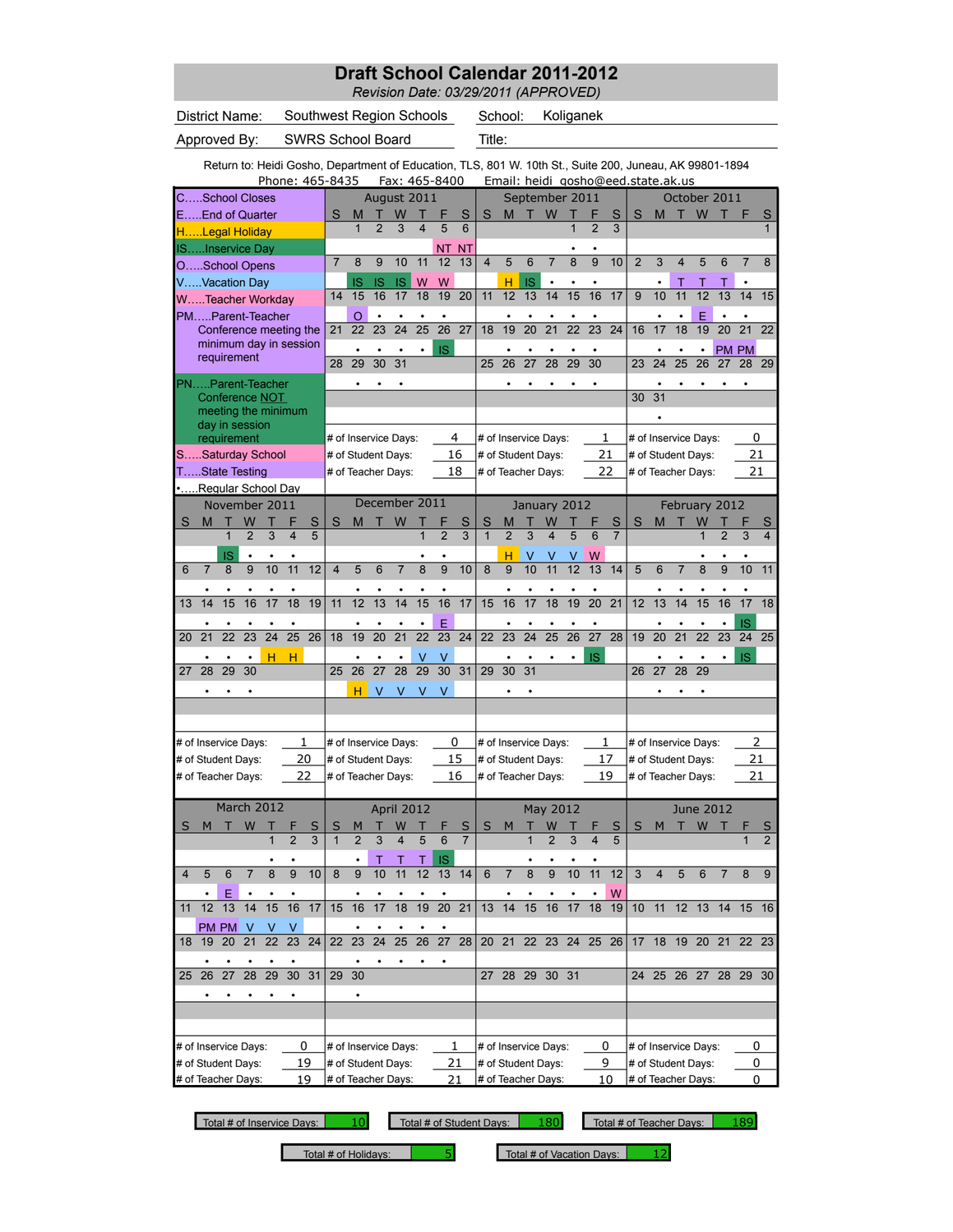*Revision Date: 03/29/2011 (APPROVED)*

| District Name:       |                          |                                                                                                         |                     |              |                         |    | Southwest Region Schools |                      |                |                         |                |                 |                |                     | School:                                  |    |                |                 | Manokotak      |                |                    |                |                 |                      |                |                      |                         |
|----------------------|--------------------------|---------------------------------------------------------------------------------------------------------|---------------------|--------------|-------------------------|----|--------------------------|----------------------|----------------|-------------------------|----------------|-----------------|----------------|---------------------|------------------------------------------|----|----------------|-----------------|----------------|----------------|--------------------|----------------|-----------------|----------------------|----------------|----------------------|-------------------------|
| Approved By:         |                          |                                                                                                         |                     |              |                         |    | <b>SWRS School Board</b> |                      |                |                         |                |                 |                | Title:              |                                          |    |                |                 |                |                |                    |                |                 |                      |                |                      |                         |
|                      |                          | Return to: Heidi Gosho, Department of Education, TLS, 801 W. 10th St., Suite 200, Juneau, AK 99801-1894 |                     |              |                         |    | Phone: 465-8435          |                      |                |                         |                | Fax: 465-8400   |                |                     | Email: heidi_gosho@eed.state.ak.us       |    |                |                 |                |                |                    |                |                 |                      |                |                      |                         |
| CSchool Closes       |                          |                                                                                                         |                     |              |                         |    |                          |                      |                | August 2011             |                |                 |                |                     |                                          |    | September 2011 |                 |                |                |                    |                |                 | October 2011         |                |                      |                         |
| EEnd of Quarter      |                          |                                                                                                         |                     |              |                         |    | S                        | M                    |                | W                       |                |                 | S              | S                   | M                                        | т  | W              |                 | F              | S              | S                  | M              | т               | W                    |                | F                    | S                       |
| HLegal Holiday       |                          |                                                                                                         |                     |              |                         |    |                          | $\overline{1}$       | $\overline{2}$ | 3                       | 4              | 5               | 6              |                     |                                          |    |                | 1               | $\overline{2}$ | 3              |                    |                |                 |                      |                |                      |                         |
| ISInservice Day      |                          |                                                                                                         |                     |              |                         |    |                          |                      |                |                         |                | ΝT              | NT             |                     |                                          |    |                |                 |                |                |                    |                |                 |                      |                |                      |                         |
| OSchool Opens        |                          |                                                                                                         |                     |              |                         |    | $\overline{7}$           | 8                    | 9              | 10                      | 11             | 12              | 13             | $\overline{4}$      | 5                                        | 6  | 7              | 8               | 9              | 10             | $\overline{2}$     | 3              | 4               | 5                    | 6              | $\overline{7}$       | 8                       |
| VVacation Day        |                          |                                                                                                         |                     |              |                         |    |                          | IS                   | <b>IS</b>      | IS                      | W              | W               |                |                     | н                                        | IS | $\bullet$      | $\bullet$       |                |                |                    |                | Τ               | Τ                    | Τ              | $\bullet$            |                         |
| WTeacher Workday     |                          |                                                                                                         |                     |              |                         |    | 14                       | 15                   | 16             | 17                      | 18             | 19              | 20             | 11                  | 12                                       | 13 | 14             | 15              | 16             | 17             | 9                  | 10             | 11              | 12                   | 13             | 14                   | 15                      |
| PMParent-Teacher     |                          |                                                                                                         |                     |              |                         |    |                          | O                    |                |                         |                |                 |                |                     |                                          |    |                |                 |                |                |                    |                |                 | E                    |                |                      |                         |
|                      |                          | Conference meeting the                                                                                  |                     |              |                         |    | 21                       | 22                   | 23             | 24                      | 25             | $\overline{26}$ | 27             | 18                  | 19                                       | 20 | 21             | $\overline{22}$ | 23             | 24             | 16                 | 17             | 18              | 19                   | 20             | 21                   | 22                      |
|                      |                          | minimum day in session                                                                                  |                     |              |                         |    |                          |                      |                |                         |                | <b>IS</b>       |                |                     |                                          |    |                |                 |                |                |                    |                |                 |                      | <b>PM PM</b>   |                      |                         |
|                      |                          | requirement                                                                                             |                     |              |                         |    | 28                       | 29                   | 30             | 31                      |                |                 |                | 25                  | 26                                       | 27 | 28             | 29              | 30             |                | 23                 | 24             | $\overline{25}$ | 26                   | 27             | 28                   | 29                      |
| PNParent-Teacher     |                          |                                                                                                         |                     |              |                         |    |                          |                      |                |                         |                |                 |                |                     |                                          |    |                |                 |                |                |                    |                |                 |                      |                |                      |                         |
|                      |                          | Conference NOT                                                                                          |                     |              |                         |    |                          |                      |                |                         |                |                 |                |                     |                                          |    |                |                 |                |                | 30                 | 31             |                 |                      |                |                      |                         |
|                      |                          | meeting the minimum                                                                                     |                     |              |                         |    |                          |                      |                |                         |                |                 |                |                     |                                          |    |                |                 |                |                |                    |                |                 |                      |                |                      |                         |
|                      |                          | day in session                                                                                          |                     |              |                         |    |                          |                      |                |                         |                |                 |                |                     |                                          |    |                |                 |                |                |                    |                |                 |                      |                |                      |                         |
|                      |                          | requirement                                                                                             |                     |              |                         |    |                          | # of Inservice Days: |                |                         |                |                 | 4              |                     | # of Inservice Days:                     |    |                |                 | 1              |                |                    |                |                 | # of Inservice Days: |                | 0                    |                         |
| SSaturday School     |                          |                                                                                                         |                     |              |                         |    |                          | # of Student Days:   |                |                         |                |                 | 16             |                     | # of Student Days:                       |    |                |                 | 21             |                |                    |                |                 | # of Student Days:   |                | 21                   |                         |
| TState Testing       |                          |                                                                                                         |                     |              |                         |    |                          | # of Teacher Days:   |                |                         |                |                 | 18             |                     | # of Teacher Days:                       |    |                |                 | 22             |                |                    |                |                 | # of Teacher Days:   |                | 21                   |                         |
| Regular School Day   |                          |                                                                                                         |                     |              |                         |    |                          |                      |                |                         |                |                 |                |                     |                                          |    |                |                 |                |                |                    |                |                 |                      |                |                      |                         |
|                      |                          | November 2011                                                                                           |                     |              |                         |    |                          |                      |                | December 2011           |                |                 |                |                     |                                          |    | January 2012   |                 |                |                |                    |                |                 | February 2012        |                |                      |                         |
| S                    | M                        |                                                                                                         | W<br>$\overline{2}$ |              |                         | S  | S                        | M                    |                | W                       | 1              |                 | S<br>3         | S<br>$\overline{1}$ | М                                        |    | W              |                 |                | S              | S                  | м              |                 | W                    |                |                      | S                       |
|                      |                          |                                                                                                         |                     | 3            | $\overline{\mathbf{4}}$ | 5  |                          |                      |                |                         |                | $\overline{2}$  |                |                     | $\overline{2}$                           | 3  | 4              | 5               |                | $\overline{7}$ |                    |                |                 |                      | $\overline{2}$ | 3                    | $\overline{\mathbf{4}}$ |
|                      |                          |                                                                                                         |                     |              |                         |    |                          |                      |                |                         |                |                 |                |                     | н                                        | ٧  |                | W               | IS             |                |                    |                |                 |                      |                |                      |                         |
| 6                    | $\overline{7}$           | 8                                                                                                       | 9                   | 10           | 11                      | 12 | $\overline{4}$           | 5                    | 6              | $\overline{7}$          | 8              | 9               | 10             | 8                   | 9                                        | 10 | 11             | 12              | 13             | 14             | 5                  | 6              | $\overline{7}$  | 8                    | 9              | 10                   | 11                      |
|                      |                          |                                                                                                         |                     |              |                         |    |                          |                      |                |                         |                |                 |                |                     |                                          |    |                |                 |                |                |                    |                |                 |                      |                |                      |                         |
| 13                   | 14                       | 15                                                                                                      | 16                  | 17           | 18                      | 19 | 11                       | 12                   | 13             | 14                      | 15             | 16              | 17             | 15                  | 16                                       | 17 | 18             | 19              | 20             | 21             | 12                 | 13             | 14              | 15                   | 16             | 17                   | 18                      |
|                      |                          |                                                                                                         |                     |              | $\bullet$               |    |                          |                      |                |                         |                | E               |                |                     |                                          |    |                |                 |                |                |                    |                |                 |                      |                |                      |                         |
| 20                   | 21                       | 22                                                                                                      | 23                  | 24           | 25                      | 26 | 18                       | 19                   | 20             | 21                      | 22             | 23              | 24             | 22                  | 23                                       | 24 | 25             | 26              | 27             | 28             | 19                 | 20             | $\overline{21}$ | 22                   | 23             | 24                   | 25                      |
|                      |                          |                                                                                                         |                     | н            | н                       |    |                          | v                    | ν              | V                       |                | ٧               |                |                     |                                          |    |                |                 | <b>IS</b>      |                |                    |                |                 |                      |                |                      |                         |
| 27                   | 28                       | 29                                                                                                      | 30                  |              |                         |    | 25                       | 26                   | 27             | 28                      | 29             | 30              | 31             | 29                  | 30                                       | 31 |                |                 |                |                | 26                 | 27             | 28              | 29                   |                |                      |                         |
|                      | ٠                        |                                                                                                         |                     |              |                         |    |                          | н                    | V              | V                       | V              | V               |                |                     | ٠                                        |    |                |                 |                |                |                    |                |                 |                      |                |                      |                         |
|                      |                          |                                                                                                         |                     |              |                         |    |                          |                      |                |                         |                |                 |                |                     |                                          |    |                |                 |                |                |                    |                |                 |                      |                |                      |                         |
| # of Inservice Days: |                          |                                                                                                         |                     |              |                         | 0  |                          | # of Inservice Days: |                |                         |                |                 | 0              |                     | # of Inservice Days:                     |    |                |                 | 2              |                |                    |                |                 | # of Inservice Days: |                | 0                    |                         |
| # of Student Days:   |                          |                                                                                                         |                     |              |                         | 20 |                          | # of Student Days:   |                |                         |                |                 | 12             |                     | # of Student Days:                       |    |                |                 | 18             |                | # of Student Days: |                |                 |                      |                | 21                   |                         |
| # of Teacher Days:   |                          |                                                                                                         |                     |              |                         | 22 |                          | # of Teacher Days:   |                |                         |                |                 | 13             |                     | # of Teacher Days:                       |    |                |                 | 20             |                |                    |                |                 | # of Teacher Days:   |                | 21                   |                         |
|                      |                          |                                                                                                         |                     |              |                         |    |                          |                      |                |                         |                |                 |                |                     |                                          |    |                |                 |                |                |                    |                |                 |                      |                |                      |                         |
|                      |                          | March 2012                                                                                              |                     |              |                         |    |                          |                      |                | April 2012              |                |                 |                |                     |                                          |    | May 2012       |                 |                |                |                    |                |                 | <b>June 2012</b>     |                |                      |                         |
| S                    | M                        | П                                                                                                       | W                   | т            |                         | S  | S                        | M                    | т              | W                       | т              |                 | S              | S                   | M                                        |    | W              |                 |                | S              | S                  | M              | т               | W                    |                |                      | S                       |
|                      |                          |                                                                                                         |                     | $\mathbf{1}$ | $\overline{2}$          | 3  | $\mathbf{1}$             | $\overline{2}$       | 3              | $\overline{\mathbf{4}}$ | $\overline{5}$ | 6               | $\overline{7}$ |                     |                                          | 1  | $\overline{2}$ | $\overline{3}$  | $\overline{4}$ | 5              |                    |                |                 |                      |                | $\mathbf{1}$         | $\overline{2}$          |
|                      |                          |                                                                                                         |                     |              |                         |    |                          | $\bullet$            | Τ              | Τ                       | Τ              | IS              |                |                     |                                          |    |                |                 |                |                |                    |                |                 |                      |                |                      |                         |
| 4                    | 5                        | 6                                                                                                       | $\overline{7}$      | 8            | 9                       | 10 | 8                        | 9                    | 10             | 11                      | 12             | 13              | 14             | 6                   | $\overline{7}$                           | 8  | 9              | 10              | 11             | 12             | 3                  | $\overline{4}$ | 5               | 6                    | 7              | 8                    | 9                       |
|                      |                          | E                                                                                                       |                     |              |                         |    |                          |                      |                |                         |                |                 |                |                     |                                          |    |                |                 |                | W              |                    |                |                 |                      |                |                      |                         |
| 11                   | 12                       | $\overline{13}$                                                                                         | 14                  | 15           | 16                      | 17 | 15                       | 16                   | 17             | 18                      | 19             | $\overline{20}$ | 21             | 13                  | 14                                       | 15 | 16             | 17              | 18             | 19             | 10                 | 11             | 12              | 13                   | 14             | 15                   | 16                      |
|                      |                          |                                                                                                         | PM PM               | $\bullet$    | $\vee$                  |    |                          |                      |                |                         |                |                 |                |                     |                                          |    |                |                 |                |                |                    |                |                 |                      |                |                      |                         |
| 18                   | 19                       | 20                                                                                                      | 21                  | 22           | 23                      | 24 | 22                       | 23                   | 24             | $\overline{25}$         | 26             | 27              | 28             |                     | 20 21                                    |    | 22 23 24 25 26 |                 |                |                |                    |                |                 |                      |                | 17 18 19 20 21 22 23 |                         |
|                      |                          |                                                                                                         |                     |              |                         |    |                          |                      |                |                         |                | ٠               |                |                     |                                          |    |                |                 |                |                |                    |                |                 |                      |                |                      |                         |
| 25                   | 26                       | 27                                                                                                      | 28                  | 29           | 30 31                   |    | 29                       | 30                   |                |                         |                |                 |                | 27                  |                                          |    | 28 29 30 31    |                 |                |                | 24                 |                |                 |                      |                | 25 26 27 28 29 30    |                         |
|                      |                          |                                                                                                         |                     |              |                         |    |                          |                      |                |                         |                |                 |                |                     |                                          |    |                |                 |                |                |                    |                |                 |                      |                |                      |                         |
|                      |                          |                                                                                                         |                     |              |                         |    |                          |                      |                |                         |                |                 |                |                     |                                          |    |                |                 |                |                |                    |                |                 |                      |                |                      |                         |
|                      |                          |                                                                                                         |                     |              |                         |    |                          |                      |                |                         |                |                 |                |                     |                                          |    |                |                 |                |                |                    |                |                 |                      |                |                      |                         |
|                      | # of Inservice Days:     |                                                                                                         |                     |              |                         |    |                          |                      |                |                         |                |                 |                |                     |                                          |    |                |                 |                |                |                    |                |                 |                      |                |                      |                         |
|                      | 0                        |                                                                                                         |                     |              |                         |    |                          | # of Inservice Days: |                |                         |                |                 | 1              |                     | # of Inservice Days:                     |    |                |                 | 0              |                |                    |                |                 | # of Inservice Days: |                | 0                    |                         |
|                      | 21<br># of Student Days: |                                                                                                         |                     |              |                         |    |                          | # of Student Days:   |                |                         |                |                 | 21<br>21       |                     | # of Student Days:<br># of Teacher Days: |    |                |                 | 9              | 10             | # of Teacher Days: |                |                 | # of Student Days:   |                | 0                    |                         |
|                      | # of Teacher Days:<br>21 |                                                                                                         |                     |              |                         |    |                          | # of Teacher Days:   |                |                         |                |                 |                |                     |                                          |    |                |                 |                |                |                    |                |                 |                      |                | 0                    |                         |

Total # of Inservice Days: 8 Total # of Student Days: 180

Total # of Teacher Days: 189

Total # of Holidays: **5** Total # of Vacation Days: 12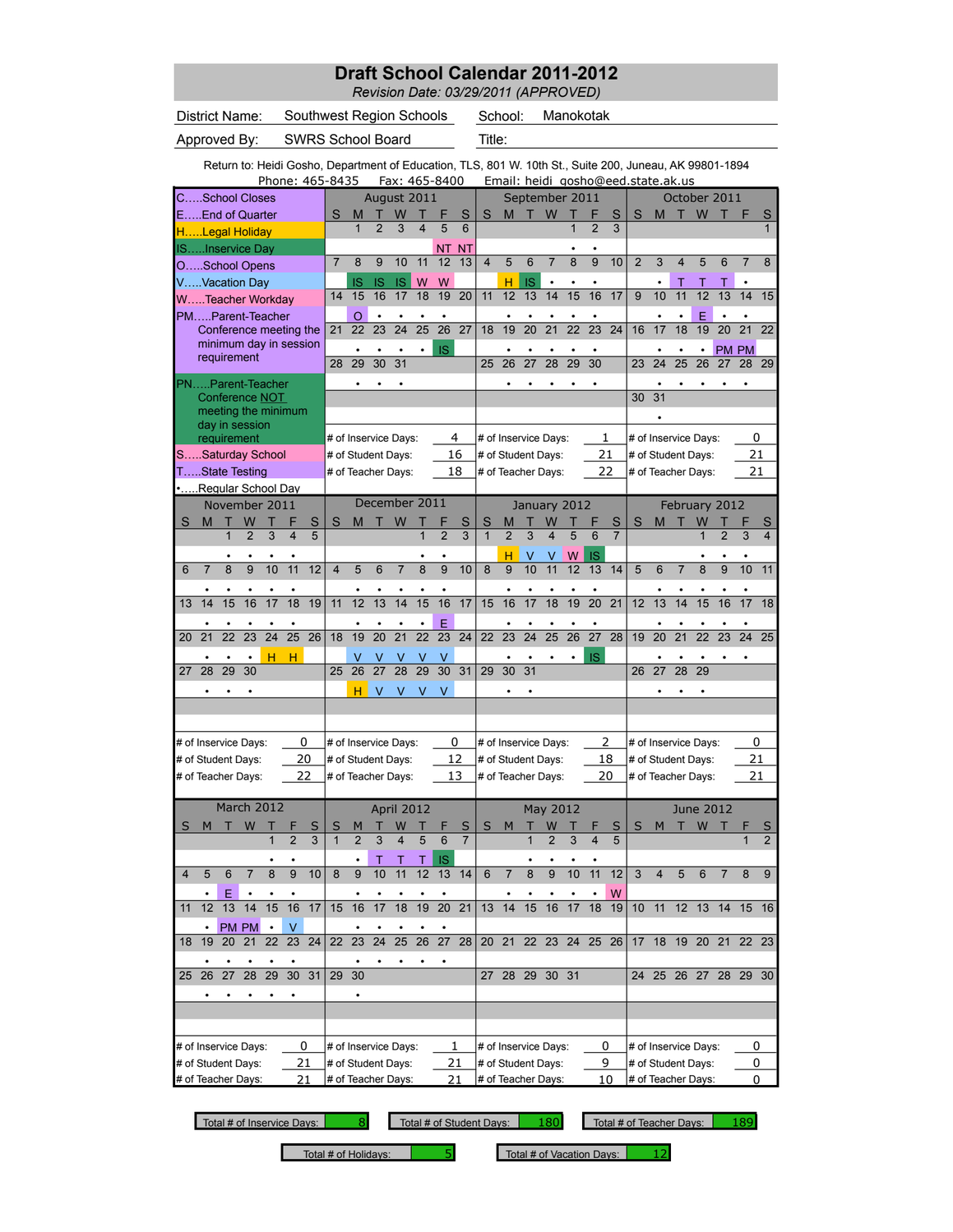*Revision Date: 04/16/2011 (Approved)*

|                |                           |                                                                                                         |                 |                 |                         |                 |                          |                      |                 |                 |                 |                           |                 |                    | $newsum$ $Pac. 9 + 10$ zo $1$ (Approved) |    |                         |                |                |                |                |                 |                    |                              |                 |                      |                 |
|----------------|---------------------------|---------------------------------------------------------------------------------------------------------|-----------------|-----------------|-------------------------|-----------------|--------------------------|----------------------|-----------------|-----------------|-----------------|---------------------------|-----------------|--------------------|------------------------------------------|----|-------------------------|----------------|----------------|----------------|----------------|-----------------|--------------------|------------------------------|-----------------|----------------------|-----------------|
|                |                           | District Name:                                                                                          |                 |                 |                         |                 | Southwest Region Schools |                      |                 |                 |                 |                           |                 |                    | School:                                  |    |                         | New Stuyahok   |                |                |                |                 |                    |                              |                 |                      |                 |
|                |                           | Approved By:                                                                                            |                 |                 |                         |                 | <b>SWRS School Board</b> |                      |                 |                 |                 |                           |                 | Title:             |                                          |    |                         |                |                |                |                |                 |                    |                              |                 |                      |                 |
|                |                           |                                                                                                         |                 |                 |                         |                 |                          |                      |                 |                 |                 |                           |                 |                    |                                          |    |                         |                |                |                |                |                 |                    |                              |                 |                      |                 |
|                |                           | Return to: Heidi Gosho, Department of Education, TLS, 801 W. 10th St., Suite 200, Juneau, AK 99801-1894 |                 |                 |                         |                 | Phone: 465-8435          |                      |                 | Fax: 465-8400   |                 |                           |                 |                    | Email: heidi_gosho@eed.state.ak.us       |    |                         |                |                |                |                |                 |                    |                              |                 |                      |                 |
|                |                           | CSchool Closes                                                                                          |                 |                 |                         |                 |                          |                      |                 | August 2011     |                 |                           |                 |                    |                                          |    |                         | September 2011 |                |                |                |                 |                    | October 2011                 |                 |                      |                 |
|                |                           | EEnd of Quarter                                                                                         |                 |                 |                         |                 | S                        | M                    |                 | W               |                 |                           | S               | S                  | M                                        |    | W                       |                |                | S              | S              | M               | т                  | W                            | т               | F                    | S               |
|                |                           | HLegal Holiday                                                                                          |                 |                 |                         |                 |                          | $\mathbf{1}$         | $\overline{2}$  | 3               | 4               | 5                         | 6               |                    |                                          |    |                         | 1              | $\overline{2}$ | 3              |                |                 |                    |                              |                 |                      |                 |
|                |                           | ISInservice Day                                                                                         |                 |                 |                         |                 |                          |                      |                 |                 |                 | ΝT                        | <b>NT</b>       |                    |                                          |    |                         |                |                |                |                |                 |                    |                              |                 |                      |                 |
|                |                           | OSchool Opens                                                                                           |                 |                 |                         |                 | $\overline{7}$           | 8                    | 9               | 10              | 11              | 12                        | 13              | $\overline{4}$     | 5                                        | 6  | $\overline{7}$          | 8              | 9              | 10             | $\overline{2}$ | 3               | $\overline{4}$     | 5                            | 6               | $\overline{7}$       | 8               |
|                |                           | VVacation Day                                                                                           |                 |                 |                         |                 | 14                       | IS<br>15             | IS<br>16        | IS<br>17        | W<br>18         | W<br>19                   | 20              | 11                 | н<br>12                                  | 13 | 14                      | 15             | 16             | 17             | 9              | 10              | Т<br>11            | Т<br>12                      | 13              | ٠<br>14              | 15              |
|                |                           | WTeacher Workday<br>PMParent-Teacher                                                                    |                 |                 |                         |                 |                          | O                    |                 |                 |                 |                           |                 |                    |                                          |    |                         |                |                |                |                |                 |                    |                              |                 | E                    |                 |
|                |                           | Conference meeting the                                                                                  |                 |                 |                         |                 | 21                       | 22                   | 23              | 24              | 25              | 26                        | 27              | 18                 | 19                                       | 20 | 21                      | 22             | 23             | 24             | 16             | 17              | 18                 | 19                           | $\overline{20}$ | $\overline{21}$      | 22              |
|                |                           | minimum day in session                                                                                  |                 |                 |                         |                 |                          |                      |                 |                 |                 |                           |                 |                    |                                          |    |                         |                |                |                |                |                 |                    |                              |                 | <b>PM PM</b>         |                 |
|                |                           | requirement                                                                                             |                 |                 |                         |                 | 28                       | 29                   | 30              | 31              |                 |                           |                 | 25                 | 26                                       | 27 | 28                      | 29             | 30             |                | 23             | 24              | 25                 | 26                           | 27              | 28                   | 29              |
|                |                           | PNParent-Teacher                                                                                        |                 |                 |                         |                 |                          |                      |                 |                 |                 |                           |                 |                    |                                          |    |                         |                |                |                |                |                 |                    |                              |                 |                      |                 |
|                |                           | Conference NOT                                                                                          |                 |                 |                         |                 |                          |                      |                 |                 |                 |                           |                 |                    |                                          |    |                         |                |                |                | 30             | 31              |                    |                              |                 |                      |                 |
|                |                           | meeting the minimum<br>day in session                                                                   |                 |                 |                         |                 |                          |                      |                 |                 |                 |                           |                 |                    |                                          |    |                         |                |                |                |                |                 |                    |                              |                 |                      |                 |
|                |                           | requirement                                                                                             |                 |                 |                         |                 |                          | # of Inservice Days: |                 |                 |                 |                           | 3               |                    | # of Inservice Days:                     |    |                         |                | 0              |                |                |                 |                    | # of Inservice Days:         |                 | 0                    |                 |
|                |                           | SSaturday School                                                                                        |                 |                 |                         |                 |                          | # of Student Days:   |                 |                 |                 |                           | 16              |                    | # of Student Days:                       |    |                         |                | 21             |                |                |                 |                    | # of Student Days:           |                 | 21                   |                 |
|                |                           | TState Testing                                                                                          |                 |                 |                         |                 |                          | # of Teacher Days:   |                 |                 |                 |                           | 18              |                    | # of Teacher Days:                       |    |                         |                |                | 22             |                |                 |                    | # of Teacher Days:           |                 | 21                   |                 |
|                |                           | .Regular School Day<br>November 2011                                                                    |                 |                 |                         |                 |                          |                      |                 | December 2011   |                 |                           |                 |                    |                                          |    |                         | January 2012   |                |                |                |                 |                    | February 2012                |                 |                      |                 |
| S              | M                         | т                                                                                                       | W               | т               |                         | S               | S                        | M                    |                 | W               |                 | F                         | S               | S                  | М                                        |    | W                       |                |                | S              | S              | M               |                    | W                            |                 | F                    | S               |
|                |                           |                                                                                                         | $\overline{2}$  | 3               | $\overline{\mathbf{4}}$ | 5               |                          |                      |                 |                 | $\overline{1}$  | $\overline{2}$            | 3               | $\overline{1}$     | $\overline{2}$                           | 3  | $\overline{\mathbf{4}}$ | 5              | 6              | $\overline{7}$ |                |                 |                    | 1                            | $\overline{2}$  | 3                    | 4               |
|                |                           |                                                                                                         |                 |                 |                         |                 |                          |                      |                 |                 |                 |                           |                 |                    | н                                        |    |                         |                |                |                |                |                 |                    |                              |                 | IS                   |                 |
| 6              | $\overline{7}$            | 8                                                                                                       | 9               | 10              | 11                      | 12              | $\overline{4}$           | 5                    | 6               | $\overline{7}$  | 8               | 9                         | 10              | 8                  | 9                                        | 10 | 11                      | 12             | 13             | 14             | 5              | 6               | $\overline{7}$     | 8                            | 9               | 10                   | 11              |
|                |                           |                                                                                                         |                 |                 |                         |                 |                          |                      |                 |                 |                 | ٠                         |                 |                    | ٧                                        |    | W                       | IS             | <b>IS</b>      |                |                |                 |                    |                              |                 |                      |                 |
| 13             | 14                        | $\overline{15}$                                                                                         | $\overline{16}$ | $\overline{17}$ | $\overline{18}$         | $\overline{19}$ | 11                       | $\overline{12}$      | $\overline{13}$ | $\overline{14}$ | $\overline{15}$ | $\overline{16}$           | $\overline{17}$ | 15                 | 16                                       | 17 | 18                      | 19             | 20             | 21             | 12             | $\overline{13}$ | $\overline{14}$    | 15                           | $\overline{16}$ | $\overline{17}$      | $\overline{18}$ |
| 20             | IS<br>21                  | 22                                                                                                      | $\bullet$<br>23 | 24              | 25                      | 26              | 18                       | 19                   | 20              | $\bullet$<br>21 | 22              | $\bullet$<br>23           | 24              | 22                 | 23                                       | 24 | ٠<br>25                 | 26             | 27             | 28             | 19             | 20              | 21                 | $\bullet$<br>$\overline{22}$ | IS<br>23        | <b>IS</b><br>24      | 25              |
|                |                           |                                                                                                         | $\bullet$       |                 |                         |                 |                          |                      |                 | $\bullet$       |                 |                           |                 |                    |                                          |    |                         |                |                |                |                |                 |                    |                              |                 |                      |                 |
| 27             | 28                        | 29                                                                                                      | 30              | н               | н                       |                 | 25                       | 26                   | 27              | 28              | E<br>29         | $\vee$<br>$\overline{30}$ | 31              | 29                 | 30                                       | 31 |                         |                |                |                | 26             | 27              | 28                 | 29                           |                 |                      |                 |
|                |                           |                                                                                                         |                 |                 |                         |                 |                          | н                    | V               | v               |                 | v                         |                 |                    |                                          |    |                         |                |                |                |                |                 |                    |                              |                 |                      |                 |
|                |                           |                                                                                                         |                 |                 |                         |                 |                          |                      |                 |                 |                 |                           |                 |                    |                                          |    |                         |                |                |                |                |                 |                    |                              |                 |                      |                 |
|                |                           |                                                                                                         |                 |                 |                         |                 |                          |                      |                 |                 |                 |                           |                 |                    |                                          |    |                         |                |                |                |                |                 |                    |                              |                 |                      |                 |
|                |                           | # of Inservice Days:                                                                                    |                 |                 |                         | 1               |                          | # of Inservice Days: |                 |                 |                 | 0                         |                 |                    | # of Inservice Days:                     |    |                         |                |                | 2              |                |                 |                    | # of Inservice Days:         |                 | 3                    |                 |
|                |                           | # of Student Days:                                                                                      |                 |                 |                         | 20              |                          | # of Student Days:   |                 |                 |                 |                           | 16              |                    | # of Student Days:                       |    |                         |                |                | 14             |                |                 |                    | # of Student Days:           |                 | 21                   |                 |
|                |                           | # of Teacher Days:                                                                                      |                 |                 |                         | 22              |                          | # of Teacher Days:   |                 |                 |                 |                           | 17              |                    | # of Teacher Days:                       |    |                         |                |                | 16             |                |                 |                    | # of Teacher Days:           |                 | 21                   |                 |
|                |                           | March 2012                                                                                              |                 |                 |                         |                 |                          |                      |                 | April 2012      |                 |                           |                 |                    |                                          |    | May 2012                |                |                |                |                |                 |                    | <b>June 2012</b>             |                 |                      |                 |
| S              | M                         | т                                                                                                       | W               | $\top$          |                         |                 | S                        | M                    | т               | W               | т               |                           | S               | s                  | M                                        | т  | W                       | т              |                | S              | S              | м               |                    | T W T                        |                 | ۴                    | S               |
|                |                           |                                                                                                         |                 | 1               | $\overline{2}$          | 3               | $\mathbf{1}$             | $\overline{2}$       | 3               |                 | 5               | 6                         | $\overline{7}$  |                    |                                          |    |                         | 3              |                | 5              |                |                 |                    |                              |                 | 1                    | $\overline{2}$  |
|                |                           |                                                                                                         |                 |                 |                         |                 |                          | $\bullet$            | Τ               | Τ               | Τ               |                           |                 |                    |                                          |    |                         |                |                |                |                |                 |                    |                              |                 |                      |                 |
| $\overline{4}$ | 5                         | $6\phantom{1}$                                                                                          | $\overline{7}$  | 8               | $\overline{9}$          | 10              | 8                        | $\overline{9}$       | 10              | $\overline{11}$ | $\overline{12}$ | $\overline{13}$           | 14              | $6\phantom{1}$     | $\overline{7}$                           | 8  | $\overline{9}$          | 10             | 11             | 12             | 3              | $\overline{4}$  | 5                  | $\overline{6}$               | $\overline{7}$  | 8                    | 9               |
|                |                           |                                                                                                         |                 |                 |                         |                 |                          |                      |                 |                 |                 | V                         |                 |                    |                                          |    |                         |                |                | W              |                |                 |                    |                              |                 |                      |                 |
| 11             | 12                        | 13                                                                                                      | 14              | 15              | 16                      | 17              | 15                       | 16                   | 17              | 18              | 19              | $\overline{20}$           | 21              | 13                 | 14                                       | 15 | 16                      | 17             | 18             | 19             | 10             | 11              | 12                 | 13                           | 14              | 15                   | - 16            |
| 18             | 19                        | Ε<br>20                                                                                                 | 21              | 22              | 23                      | 24              | 22                       | IS<br>23             | 24              | 25              | 26              | $\overline{27}$           | 28              | 20                 | 21                                       | 22 | 23                      | 24             | 25             | 26             | 17             | 18              | 19                 | 20                           | 21              | 22                   | 23              |
|                |                           |                                                                                                         |                 | $\bullet$       |                         |                 |                          |                      |                 |                 |                 |                           |                 |                    |                                          |    |                         |                |                |                |                |                 |                    |                              |                 |                      |                 |
| 25             | 26                        | 27                                                                                                      | PM PM<br>28     | 29              | 30 <sup>°</sup>         | 31              | 29                       | 30                   |                 |                 |                 |                           |                 |                    | 27 28 29 30 31                           |    |                         |                |                |                |                |                 |                    |                              |                 | 24 25 26 27 28 29 30 |                 |
|                |                           |                                                                                                         |                 |                 | ٠                       |                 |                          | ٠                    |                 |                 |                 |                           |                 |                    |                                          |    |                         |                |                |                |                |                 |                    |                              |                 |                      |                 |
|                |                           |                                                                                                         |                 |                 |                         |                 |                          |                      |                 |                 |                 |                           |                 |                    |                                          |    |                         |                |                |                |                |                 |                    |                              |                 |                      |                 |
|                |                           |                                                                                                         |                 |                 |                         |                 |                          |                      |                 |                 |                 |                           |                 |                    |                                          |    |                         |                |                |                |                |                 |                    |                              |                 |                      |                 |
|                | 0<br># of Inservice Days: |                                                                                                         |                 |                 |                         |                 |                          | # of Inservice Days: |                 |                 |                 |                           | 1               |                    | # of Inservice Days:                     |    |                         |                |                | 0              |                |                 |                    | # of Inservice Days:         |                 | 0                    |                 |
|                | 22<br># of Student Days:  |                                                                                                         |                 |                 |                         |                 |                          | # of Student Days:   |                 |                 |                 | 20                        |                 |                    | # of Student Days:                       |    |                         |                | 9              |                |                |                 |                    | # of Student Days:           |                 | 0                    |                 |
|                | 22<br># of Teacher Days:  |                                                                                                         |                 |                 |                         |                 | # of Teacher Days:       |                      |                 |                 |                 | 20                        |                 | # of Teacher Days: |                                          |    |                         |                | 10             |                |                |                 | # of Teacher Days: |                              | 0               |                      |                 |

Total # of Inservice Days: 10 Total # of Student Days: 180 Total # of Teacher Days: 189

Total # of Holidays:  $\begin{array}{|l|} 5 \end{array}$  Total # of Vacation Days: 12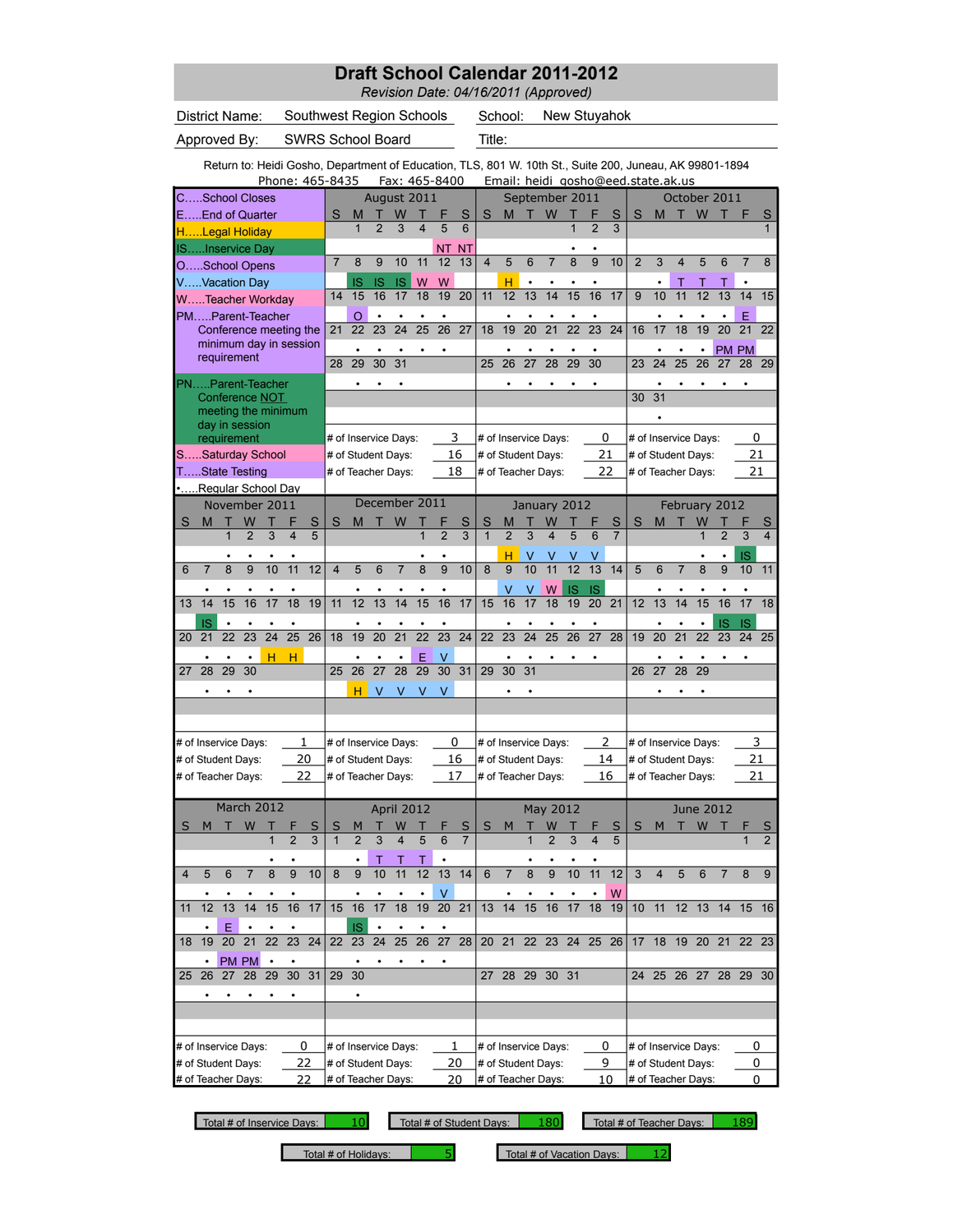*Revision Date: 03/29/2011 (APPROVED)*

| District Name:                    |                                                                                                         |                 |                              |                 |                          |                   |                 | Southwest Region Schools                   |                 |                 |                 |                         | School:             |                                            |                 | Togiak          |                     |                      |                |         |                 |                                            |                 |                      |                |
|-----------------------------------|---------------------------------------------------------------------------------------------------------|-----------------|------------------------------|-----------------|--------------------------|-------------------|-----------------|--------------------------------------------|-----------------|-----------------|-----------------|-------------------------|---------------------|--------------------------------------------|-----------------|-----------------|---------------------|----------------------|----------------|---------|-----------------|--------------------------------------------|-----------------|----------------------|----------------|
| Approved By:                      |                                                                                                         |                 |                              |                 | <b>SWRS School Board</b> |                   |                 |                                            |                 |                 |                 | Title:                  |                     |                                            |                 |                 |                     |                      |                |         |                 |                                            |                 |                      |                |
|                                   | Return to: Heidi Gosho, Department of Education, TLS, 801 W. 10th St., Suite 200, Juneau, AK 99801-1894 |                 |                              |                 |                          |                   |                 |                                            |                 |                 |                 |                         |                     |                                            |                 |                 |                     |                      |                |         |                 |                                            |                 |                      |                |
|                                   |                                                                                                         | Phone: 465-8435 |                              |                 |                          |                   |                 | Fax: 465-8400                              |                 |                 |                 |                         |                     | Email: heidi_gosho@eed.state.ak.us         |                 |                 |                     |                      |                |         |                 |                                            |                 |                      |                |
| CSchool Closes                    |                                                                                                         |                 |                              |                 |                          |                   |                 | August 2011                                |                 |                 |                 |                         |                     | September 2011                             |                 |                 |                     |                      |                |         |                 | October 2011                               |                 |                      |                |
| EEnd of Quarter<br>HLegal Holiday |                                                                                                         |                 |                              |                 | S                        | M<br>$\mathbf{1}$ | $\overline{2}$  | W<br>3                                     | Т<br>4          | F<br>5          | S<br>6          | S                       | M                   | т                                          | W               | 1               | F<br>$\overline{2}$ | S<br>3               | S              | M       | Т               | W                                          | т               | F                    |                |
| <b>ISInservice Day</b>            |                                                                                                         |                 |                              |                 |                          |                   |                 |                                            |                 | NT              | <b>NT</b>       |                         |                     |                                            |                 |                 |                     |                      |                |         |                 |                                            |                 |                      |                |
| OSchool Opens                     |                                                                                                         |                 |                              |                 | $\overline{7}$           | 8                 | 9               | 10                                         | 11              | 12              | 13              | $\overline{\mathbf{4}}$ | 5                   | 6                                          | $\overline{7}$  | 8               | 9                   | 10                   | $\overline{2}$ | 3       | $\overline{4}$  | 5                                          | 6               | $\overline{7}$       | 8              |
| VVacation Day                     |                                                                                                         |                 |                              |                 |                          | IS                | IS              | IS                                         | W               | W               |                 |                         | н                   | IS                                         | ٠               |                 |                     |                      |                |         |                 |                                            | т               |                      |                |
| WTeacher Workday                  |                                                                                                         |                 |                              |                 | 14                       | 15                | 16              | 17                                         | 18              | 19              | 20              | 11                      | 12                  | 13                                         | 14              | 15              | 16                  | 17                   | 9              | 10      | 11              | 12                                         | 13              | 14                   | 15             |
| PMParent-Teacher                  | Conference meeting the                                                                                  |                 |                              |                 | 21                       | O<br>22           | 23              | 24                                         | 25              | 26              | 27              | 18                      | 19                  | $\overline{20}$                            | $\overline{21}$ | 22              | 23                  | 24                   | 16             | ٠<br>17 | 18              | E<br>19                                    | $\overline{20}$ | $\overline{21}$      | 22             |
|                                   | minimum day in session                                                                                  |                 |                              |                 |                          |                   |                 |                                            |                 | <b>IS</b>       |                 |                         |                     |                                            |                 |                 |                     |                      |                |         |                 |                                            |                 | PM PM                |                |
|                                   | requirement                                                                                             |                 |                              |                 | 28                       | 29                | 30              | 31                                         |                 |                 |                 | 25                      | 26                  | 27                                         | 28              | 29              | 30                  |                      | 23             | 24      | 25              | 26                                         | 27              | 28                   | 29             |
| PNParent-Teacher                  |                                                                                                         |                 |                              |                 |                          |                   |                 |                                            |                 |                 |                 |                         |                     |                                            |                 |                 |                     |                      |                |         |                 |                                            |                 |                      |                |
|                                   | Conference NOT<br>meeting the minimum                                                                   |                 |                              |                 |                          |                   |                 |                                            |                 |                 |                 |                         |                     |                                            |                 |                 |                     |                      | 30             | 31      |                 |                                            |                 |                      |                |
|                                   | day in session                                                                                          |                 |                              |                 |                          |                   |                 |                                            |                 |                 | 4               |                         |                     |                                            |                 |                 |                     | 1                    |                |         |                 |                                            |                 | 0                    |                |
| SSaturday School                  | requirement                                                                                             |                 |                              |                 |                          |                   |                 | # of Inservice Days:<br># of Student Days: |                 |                 | 16              |                         |                     | # of Inservice Days:<br># of Student Days: |                 |                 |                     | 21                   |                |         |                 | # of Inservice Days:<br># of Student Days: |                 | 21                   |                |
| TState Testing                    |                                                                                                         |                 |                              |                 |                          |                   |                 | # of Teacher Days:                         |                 |                 | 18              |                         |                     | # of Teacher Days:                         |                 |                 |                     | 22                   |                |         |                 | # of Teacher Days:                         |                 | 21                   |                |
| Regular School Day                |                                                                                                         |                 |                              |                 |                          |                   |                 |                                            |                 |                 |                 |                         |                     |                                            |                 |                 |                     |                      |                |         |                 |                                            |                 |                      |                |
|                                   | November 2011                                                                                           |                 |                              |                 |                          |                   |                 | December 2011                              |                 |                 |                 |                         |                     | January 2012                               |                 |                 |                     |                      |                |         |                 | February 2012                              |                 |                      |                |
| S<br>M                            | W<br>$\overline{2}$<br>1                                                                                | 3               | F<br>$\overline{\mathbf{4}}$ | S<br>5          | S                        | M                 | П               | W                                          | 1               | $\overline{2}$  | S<br>3          | S<br>$\mathbf{1}$       | м<br>$\overline{2}$ | 3                                          | 4               | 5               | 6                   | S<br>7               | S              | М       |                 | W<br>1                                     | $\overline{2}$  | 3                    | 4              |
|                                   |                                                                                                         |                 |                              |                 |                          |                   |                 |                                            |                 |                 |                 |                         | н                   | W                                          |                 |                 |                     |                      |                |         |                 |                                            |                 |                      |                |
| $\overline{7}$<br>6               | 9<br>8                                                                                                  | 10              | 11                           | 12              | $\overline{4}$           | 5                 | 6               | $\overline{7}$                             | 8               | 9               | 10              | 8                       | 9                   | 10                                         | 11              | 12              | 13                  | 14                   | 5              | 6       | $\overline{7}$  | 8                                          | 9               | 10                   | 11             |
| 14<br>13                          | $\overline{16}$<br>15                                                                                   | 17              | 18                           | $\overline{19}$ | 11                       | 12                | $\overline{13}$ | 14                                         | $\overline{15}$ | $\overline{16}$ | 17              | 15                      | 16                  | 17                                         | $\overline{18}$ | $\overline{19}$ | $\overline{20}$     | $\overline{21}$      | 12             | 13      | 14              | $\overline{15}$                            | 16              | 17                   | 18             |
|                                   |                                                                                                         |                 | ٠                            |                 |                          |                   |                 |                                            |                 | E               |                 |                         |                     |                                            |                 |                 | $\bullet$           |                      |                |         |                 |                                            |                 |                      |                |
| 21<br>20                          | 22<br>23                                                                                                | 24              | 25                           | 26              | 18                       | 19                | 20              | 21                                         | $\overline{22}$ | 23              | 24              | 22                      | 23                  | 24                                         | $\overline{25}$ | 26              | 27                  | 28                   | 19             | 20      | $\overline{21}$ | 22                                         | 23              | 24                   | 25             |
|                                   |                                                                                                         | н               | н                            |                 |                          |                   |                 | V                                          | V               | V               |                 |                         |                     |                                            |                 |                 | IS                  |                      |                |         |                 |                                            |                 |                      |                |
| 28<br>27                          | 29<br>30                                                                                                |                 |                              |                 | 25                       | 26                | 27              | 28                                         | $\overline{29}$ | 30              | 31              | 29                      | 30                  | 31                                         |                 |                 |                     |                      | 26             | 27      | 28              | 29                                         |                 |                      |                |
|                                   |                                                                                                         |                 |                              |                 |                          | H.                | V               | V                                          | V               | V               |                 |                         |                     |                                            |                 |                 |                     |                      |                |         |                 |                                            |                 |                      |                |
|                                   |                                                                                                         |                 |                              |                 |                          |                   |                 |                                            |                 |                 |                 |                         |                     |                                            |                 |                 |                     |                      |                |         |                 |                                            |                 |                      |                |
| # of Inservice Days:              |                                                                                                         |                 |                              | 0               |                          |                   |                 | # of Inservice Days:                       |                 |                 | 0               |                         |                     | # of Inservice Days:                       |                 |                 |                     | 1                    |                |         |                 | # of Inservice Days:                       |                 | 0                    |                |
| # of Student Days:                |                                                                                                         |                 |                              | 20              |                          |                   |                 | # of Student Days:                         |                 |                 | 12              |                         |                     | # of Student Days:                         |                 |                 |                     | 20                   |                |         |                 | # of Student Days:                         |                 | 21                   |                |
| # of Teacher Days:                |                                                                                                         |                 |                              | 22              |                          |                   |                 | # of Teacher Days:                         |                 |                 | 13              |                         |                     | # of Teacher Days:                         |                 |                 |                     | 22                   |                |         |                 | # of Teacher Days:                         |                 | 21                   |                |
|                                   | March 2012                                                                                              |                 |                              |                 |                          |                   |                 | April 2012                                 |                 |                 |                 |                         |                     |                                            | May 2012        |                 |                     |                      |                |         |                 | <b>June 2012</b>                           |                 |                      |                |
| S<br>М                            | W<br>т                                                                                                  | Т               |                              | S               | S                        | M                 | т               | W                                          | $\mathbf{I}$    |                 | S               | S                       | M                   | т.                                         | W               | Τ               |                     | S                    | S              | M       |                 | T W T                                      |                 |                      | $\mathsf{S}$   |
|                                   |                                                                                                         | $\mathbf{1}$    | $\overline{2}$               | 3               | $\mathbf{1}$             | $\overline{2}$    | 3               | 4                                          | 5               | 6               | $\overline{7}$  |                         |                     | 1                                          | 2               | 3               | 4                   | 5                    |                |         |                 |                                            |                 | $\mathbf{1}$         | $\overline{2}$ |
|                                   |                                                                                                         |                 |                              |                 |                          | $\bullet$         | т               | Τ                                          | Τ               | IS              |                 |                         |                     |                                            |                 |                 |                     |                      |                |         |                 |                                            |                 |                      |                |
| 5<br>4                            | $6\phantom{1}$<br>$\overline{7}$                                                                        | $\overline{8}$  | 9                            | 10              | 8                        | 9                 | 10              | 11                                         | $\overline{12}$ | 13              | 14              | 6                       | $\overline{7}$      | 8                                          | 9               | 10              | 11                  | 12                   | 3              | 4       | 5               | 6                                          | 7               | 8                    | 9              |
| $12$ 13<br>11                     | Ε<br>$\bullet$<br>14                                                                                    | ٠<br>15         | ٠<br>16                      | 17              | 15                       | ٠<br>16           | 17              | 18                                         | $\bullet$<br>19 | 20              | $\overline{21}$ |                         | 13 14               | 15                                         | 16              | 17              | $\bullet$<br>18     | W<br>$\overline{19}$ |                | $10$ 11 |                 |                                            |                 | 12 13 14 15 16       |                |
| PM PM V                           |                                                                                                         | V               | V                            |                 |                          |                   |                 |                                            |                 |                 |                 |                         |                     |                                            |                 |                 |                     |                      |                |         |                 |                                            |                 |                      |                |
| 18 19                             | 20<br>21                                                                                                | 22              | 23                           | 24              | 22                       | 23                | 24              | 25                                         | $\overline{26}$ | 27              | 28              |                         | 20 21               |                                            | 22 23 24 25 26  |                 |                     |                      | 17             | 18      |                 | 19 20 21                                   |                 | 22 23                |                |
|                                   |                                                                                                         |                 |                              |                 |                          |                   |                 |                                            |                 |                 |                 |                         |                     |                                            |                 |                 |                     |                      |                |         |                 |                                            |                 |                      |                |
| 25<br>26                          | 27<br>28                                                                                                | 29              | 30                           | 31              | 29                       | 30                |                 |                                            |                 |                 |                 |                         |                     | 27 28 29 30 31                             |                 |                 |                     |                      |                |         |                 |                                            |                 | 24 25 26 27 28 29 30 |                |
| $\bullet$                         | $\bullet$                                                                                               |                 | $\bullet$                    |                 |                          | $\bullet$         |                 |                                            |                 |                 |                 |                         |                     |                                            |                 |                 |                     |                      |                |         |                 |                                            |                 |                      |                |
|                                   |                                                                                                         |                 |                              |                 |                          |                   |                 |                                            |                 |                 |                 |                         |                     |                                            |                 |                 |                     |                      |                |         |                 |                                            |                 |                      |                |
| # of Inservice Days:              |                                                                                                         |                 |                              | 0               |                          |                   |                 | # of Inservice Days:                       |                 |                 | 1               |                         |                     | # of Inservice Days:                       |                 |                 |                     | 0                    |                |         |                 | # of Inservice Days:                       |                 | 0                    |                |
|                                   | 19<br># of Student Days:                                                                                |                 |                              |                 |                          |                   |                 | # of Student Days:                         |                 |                 | 21              |                         |                     | # of Student Days:                         |                 |                 |                     | 9                    |                |         |                 | # of Student Days:                         |                 | 0                    |                |

# of Student Days: 19 |# of Student Days: 21 |# of Student Days: 9 |# of Student Days: # of Teacher Days:  $\overline{19}$  # of Teacher Days:  $\overline{21}$  # of Teacher Days:  $\overline{10}$  # of Teacher Days:

19 |# of Teacher Days: 21 |# of Teacher Days: 10

Total # of Inservice Days: 7 Total # of Student Days: 180 Total # of Teacher Days: 189

0

Total # of Holidays:  $\begin{array}{|c|c|c|c|c|}\n\hline\n5&\text{Total # of vacation Days} & 12\n\end{array}$